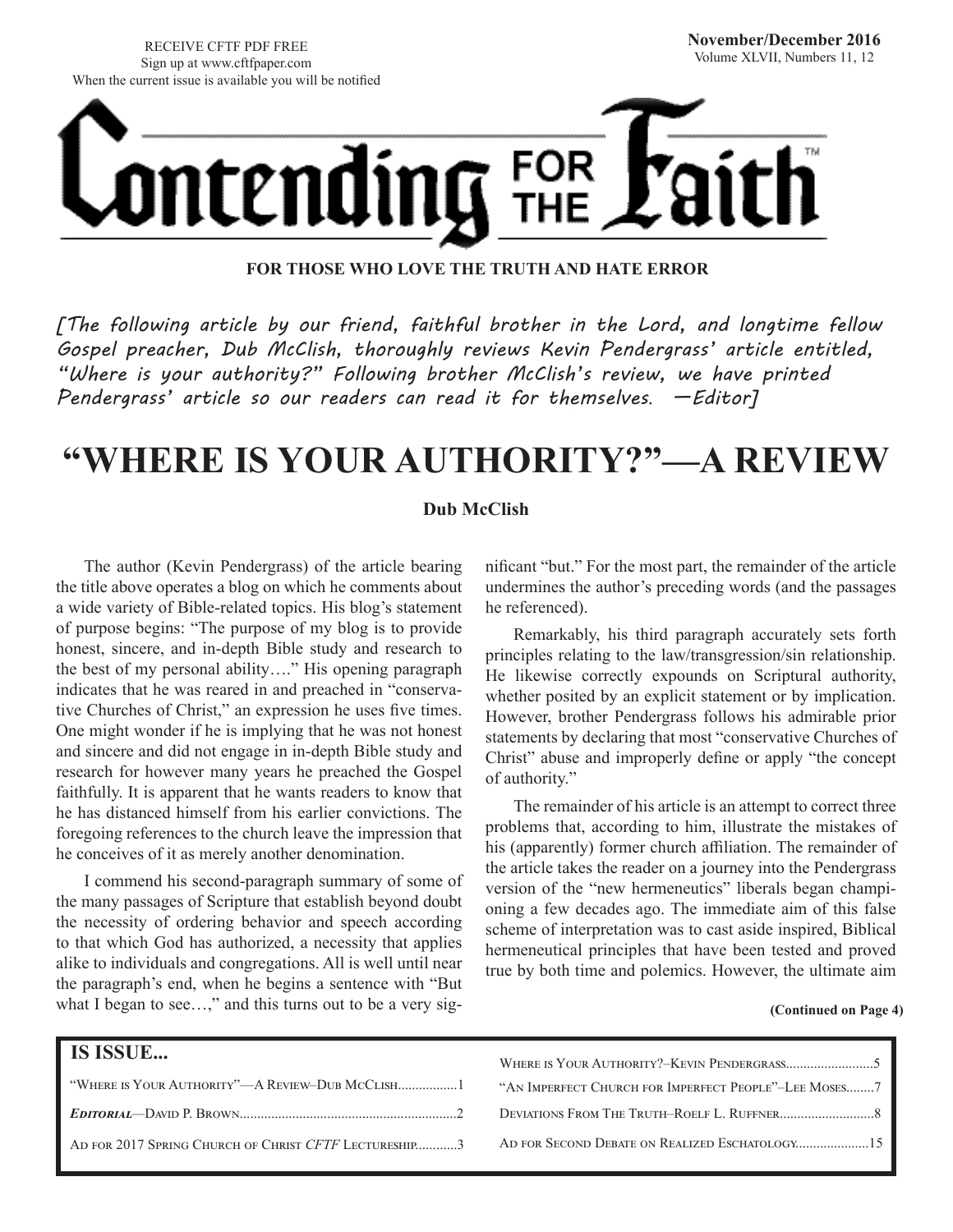

### **David P. Brown, Editor and Publisher dpbcftf@gmail.com**

*COMMUNICATIONS received by CONTENDING FOR THE FAITH and/or its Editor are viewed as intended FOR PUBLICATION unless otherwise stated. Whereas we respect confidential information, so described, everything else sent to us we are free to publish without further permission being necessary. Anything sent to us NOT for publication, please indicate this clearly when you write. Please address such letters directly to the Editor David P. Brown, P.O. Box 2357, Spring, Texas 77383 or dpbcftf@gmail.com. Telephone: (281) 350-5516.*

### *FREE—FREE—FREE—FREE—FREE—FREE*

*To receive CFTF free, go to www.cftfpaper.com and sign up. Once done, you will be notified when the current issue is available. It will be in the form of a PDF document that can be printed, and forwarded to friends.*

#### **SUBSCRIPTION RATES FOR THE PAPER EDITION**

*Single Print Subs: One Year, \$25.00; Two Years, \$45.00. NO REFUNDS FOR CANCELLATIONS OF PRINT SUBSCRIPTIONS.*

### **ADVERTISING POLICY & RATES**

*CONTENDING FOR THE FAITH exists to defend the gospel (Philippians 1:7,17) and refute error (Jude 3). Therefore, we advertise only what is authorized by the Bible (Colossians 3:17). We will not knowingly advertise anything to the contrary and reserve the right to refuse any advertisement.*

*All setups and layouts of advertisements will be done by CONTENDING FOR THE FAITH. A one-time setup and layout fee for each advertisement will be charged if such setup or layout is needful. Setup and layout fees are in addition to the cost of the space purchased for advertisement. No major changes will be made without customer approval.*

*All advertisements must be in our hands no later than one month preceding the publishing of the issue of the journal in which you desire your advertisement to appear. To avoid being charged for the following month, ads must be canceled by the first of the month. We appreciate your understanding of and cooperation with our advertising policy.*

*MAIL ALL SUBSCRIPTIONS, ADVERTISEMENTS AND LET-TERS TO THE EDITOR, P. O. Box 2357, Spring, Texas 77383- 2357. COST OF SPACE FOR ADS: Back page, \$300.00; full page, \$300.00; half page, \$175.00; quarter page, \$90.00; less than quarter page, \$18.00 per column-inch. CLASSIFIED ADS: \$2.00 per line per month. CHURCH DIRECTORY ADS: \$30.00 per line per year. SETUP AND LAYOUT FEES: Full page, \$50.00; half page, \$35.00; anything under a half page, \$20.00.*

*CONTENDING FOR THE FAITH is published bimonthly. P. O. Box 2357, Spring, Texas 77383-2357 Telephone: (281) 350-5516.*

> **Ira Y. Rice, Jr., Founder August 3, 1917-October 10, 2001**

### *Editorial...*

## **ON BEING A CHRISTIAN**

The old year ends and a new year begins. But Jesus did not say sufficient to the year is the evil thereof. Our Lord taught us to live one day at a time because sufficient to the day is the evil thereof (Mat. 6:34). But people ignore living one day at a time and make a big to do about making new year's resolutions. Of course, rarely are those boasts of great things in the new year much more than lies when it comes to keeping them. One would think that we would not need to be taught such an elementary matter, seeing that no one can live but one day at a time. If we take care of today's business, we are as ready as we can be for whatever tomorrow, if it comes, will bring. Of course some day there will be no next day. As Christians, if tomorrow does not come, we get to go to our long home which is far better than anything here. But while we are here we continue to wish everyone a happy and festive season of good things and that the new year will be happy for you and yours. By the way, it will be much happier if you will learn to live one day at a time.

#### **FRIEND OR FOE**

From time to time, over my nearly 52 years of preaching, I have encountered preachers who can preach the gospel and expose error, but they never have learned how to live the Christian life. Thus, they do not know their friends from their foes.

An eldership along with their preacher and three members met with a preacher (we will call him preacher "A") to seek clarification of certain issues, have a better understanding of his work, and properly dispense with any differences that all present indicated they wanted settled, including and especially preacher "A." The meeting could not have gone better. All was handled well, with everyone leaving the meeting in a happy mood having enjoyed the fellowship, clarification of information, and the understanding reached.

Some weeks passed and preacher "A" correctly exposed publicly some hypocritical conduct of certain preachers who did not mind fellowshipping false teachers. Having seen the stand preacher "A" had taken, other preachers sought to help preacher "A" with his exposure of said sinful conduct of these erring preachers. In fact, said preachers had knowledge of these matters long before preacher "A" did. But rather than be thanked by preacher "A," they were summarily attacked by preacher "A" with all sorts of uncomplimentary verbiage he posted on Facebook and in private emails. Preacher "A" was a completely different man than when he left the earlier noted meeting. But as is all too often the case with such people, not many weeks past, and here was preacher "A" once again cooing like a dove to those whom he had earlier in print slapped. And, why such a change in preacher "A"? You guessed it—preacher "A" now sought their help in a certain matter.

What is to be done about such characters? Leave them alone. It is impossible to help them. After all they are "legends in their own minds" and really do not need anyone but themselves—until they think they can use you. Then, all of a sudden, you are important to them again. I had rather play with rattlesnakes than to deal with brethren who never have learned to live the Christian life, regardless of how well they uproot denominational evils and crack liberal nuts—which things are needed. Fundamentally, they are out for themselves and woe be to the person that in their paranoid minds are perceived as obstacles between them and their goals.

**—David P. Brown, Editor**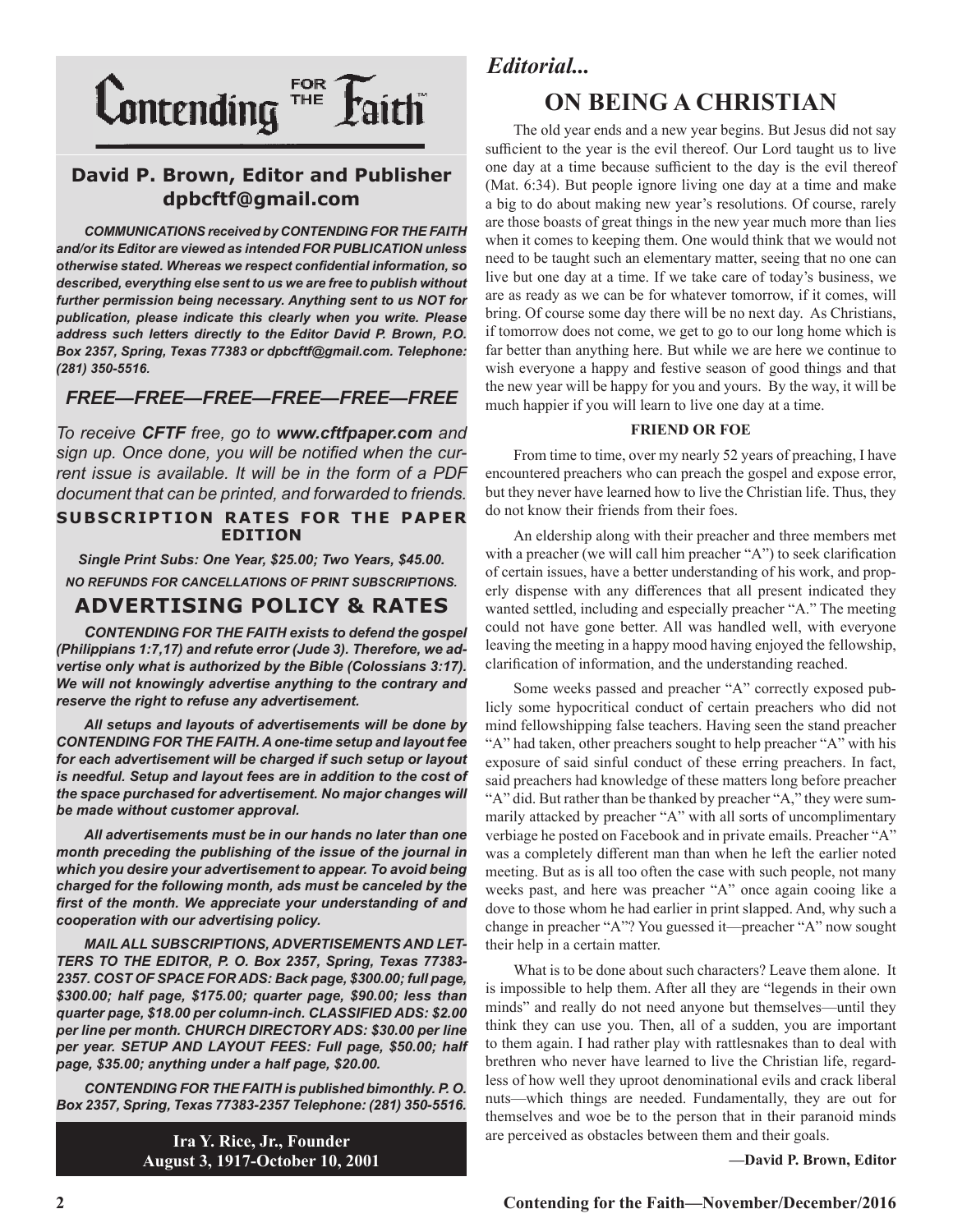**2017 SPRING CHURCH OF CHRIST** *CONTENDING FOR THE FAITH* **LECTURESHIP**

## *THE SEVEN CHURCHES OF ASIA AND CHRISTIAN FELLOWSHIP*

## **February 24-26, 2017**

**David P. Brown, Lectureship Director**

**Lectures can be viewed live via internet on our website: www.churchesofchrist.com**

**Friday, Feb. 24**

**6:30 pm—***Congregational Singing***—John West**

**7:00 pm—***Does the New Testament Authorize One Church To Extend Fellowship to a Sister Church***—Lee Moses 8:00 pm—***Does the New Testament Authorize One Ch. To Withdraw Fellowship From a Sis. Ch.?***—Michael Hatcher**

**Saturday, Feb. 25**

**9:00 am—***2 John 9-11, et al., And the Seven Churches of Asia***—Danny Douglas 10:00 am—***The Church in Ephesus (Rev. 2:1-7)***—Geoff Litke 11:00 am—***The Church in Smyrna (Rev. 2:8-11)***—Bruce Stulting**

### **LUNCH PROVIDED BY SPRING CONGREGATION**

**1:30 pm—***The Church in Pergamos (Rev. 2:12-17)***—Lester Kamp 2:30 pm—***The Church in Sardis (Rev. 3:1-6)***—Jerry Brewer 3:30 pm—***The Church in Philadelphia (Rev. 3:7-13)***—Lee Moses** 

### **Sunday, Feb. 26**

**9:30 am—***The Church in Laodicea (Rev. 3:14-21)***—Michael Hatcher 10:30 am—***Ye are my Friends, If ye do Whatsoever I Command You (John 15:14)***—Daniel Douglas**

## **LUNCH PROVIDED BY SPRING CONGREGATION**

**1:30 pm—***Attempts to Justify Church Members Who Fellowship Those in Error***—Jerry Brewer 2:30 pm—***How are the Faithful to Deal With Christian Family Members and Close Friends Who Remain in Fellowship With Erring Brethren?***—Lester Kamp** 

## **NO BOOK IS AVAILABLE FOR THE 2017 LECTURESHIP**

## **We no longer sell audio and video recordings of our lectureships**

## **The lectures are archived and available at: www.churchesofchrist.com**

Some earlier bound lectureship books and all the books on CD are available in a searchable PDF format. The following years, 1994-2014, 2016, are available on CD. The cost of all the books on CD is \$50.00 plus P&H. Earlier lectureship books in PDF format may be purchased individually for \$5.00 plus P&H.

## **ORDERING**

To order past lectureship books (those remaining in print) and the CD of the lectureship books, contact *Contending for the Faith*, P. O. Box 2357, Spring, TX 77383-2357, or (281) 350-5516, or dpbcftf@gmail.com

Elders: **David P. Brown, Kenneth D. Cohn, Buddy Roth, and John West**

**Spring Church Secretary: Sonya West—Email: sonyacwest@gmail.com—Phone: (281) 353-2707**

**SPRING CHURCH OF CHRIST—PO BOX 39 (Mailing address)—1327 SPRING CYPRESS ROAD, SPRING, TX 77383**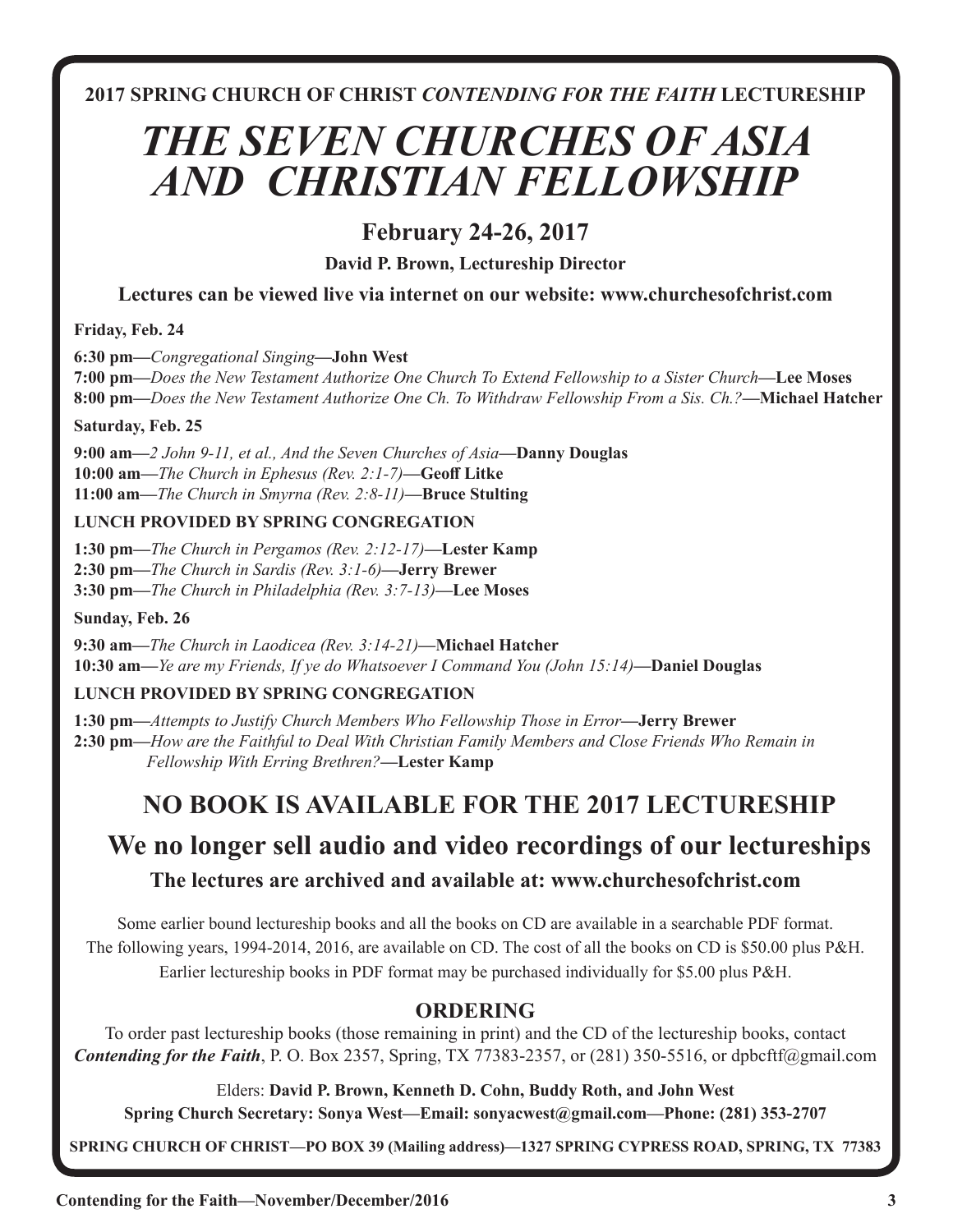of this movement, I aver, is to pave the way for rendering obligatory matters optional—almost without limit. The fruit of the Pendergrass hermeneutic has already moved him to write at length in defense of instrumental music in worship, which he for several years correctly exposed as unauthorized. He now urges this practice as "optional" and one that should not affect fellowship between users and refusers.

The initial "problem" Pendergrass addresses is our "presupposition that a law has already been violated." This he labels "a grave mistake": "When you condemn someone for not having authority, you are assuming they [sic] are violating a law" (to which I emit, "Duh"). He suggests we should ask about any questionable doctrine or practice, "Is there a law" instead of "Where is your authority?" But what is the difference in the ultimate meaning of the two questions?" He attempts to make a distinction where there is none. His illustration of the Walmart shopper is absurd. The 8 o'clock shopper need only tell his questioner, "The sign on the door says 'open 24 hours a day'."

This no-law dictum, however, is Pendergrass's way of taking a swipe at the Scriptural/logical principle of "proscription by silence." He has fallen prey to the age-old bromide of denominationalists (and liberals in the church) when challenged for their Scriptural authority to employ mechanical instruments in worship: "Where does the New Testament forbid them?" or "There's no law against using them." He no longer recognizes the fact that when God specifies the means of carrying out any Divine ordinance, He does not need to specify any related exclusions—inspired silence in such cases constitutes exclusion.

Rational persons have universally employed this principle every day of their adult lives. We do so unconsciously because it is innate to rationality. When my cardiologist gave me a prescription for Brilinta several months ago, it never entered my mind to ask, "Will you please list all of the medications you're not prescribing?" Nor did the pharmacist, upon accepting said prescription, say, "I'm sorry for the delay, Mr. McClish, but I must call your doctor to obtain the list of medications he is not prescribing." The explicit prescription implicitly—and logically—excluded all other prescription medications without naming a single exclusion. By the "Pendergrass principle" my doctor and my pharmacist would have had to explicitly list every unauthorized prescription medication (which, of course, is a gross absurdity).

Inspired writers recognized the proscription-by-silence principle. No angel could be God's only begotten Son, but not because God named every angel and said, "You are not my son." Every angel was excluded by God's saying to our Lord alone, **"Thou art my Son, this day have I begotten Thee**" (Heb. 1:5; cf. v. 13; Acts 15:23–24). The same author (who I believe was Paul) employed this principle. In the course of comments on priests under the Mosaic Law,

**(Continued From Page 1)** he remarked that the Lord was excluded from being such a priest on earth (8:4). But upon what basis was He thus excluded? **"For it is evident that our Lord hath sprung out of Judah; as to which tribe MOSES SPAKE NOTHING concerning priests"** (7:14, emph. DM). When God specified Levi as the priestly tribe (Lev. 8, et al.), it was unnecessary—and would have been superfluous—for Him to list the remaining tribes as unqualified. God's prescription of Levi as the priestly tribe rendered His silence about a priest from Judah or any other tribe proscriptive.

> This incident is a window into the hermeneutical code of inspired men, and it perfectly illustrates the proscriptionby-silence principle. This principle is nothing more than the recognition of the force of implication, to which Pendergrass paid lip service in his third paragraph. He even cited Hebrews 7:14 as an illustration of implicit authorization, yet he fails to see that his no-law-against-it contention denies the force of implication, particularly of Hebrews 7:14.

> Pendergrass's no-law-against decree opens the floodgates to erroneous doctrine and practice. Where is the thoushalt-not statement regarding the religious acts of counting beads, lighting candles, or burning incense? Where are we forbidden to observe the Lord's Supper on Thursday night? Where is the New Testament law forbidding a local congregation to buy and operate a Papa John's pizza restaurant to supplement the church's income? This list can be extended almost endlessly.

> Is it really so difficult to see the application of these matters relating to instrumental music in worship? This question takes us back to the earlier mention of the stock reply of those who advocate (or at least tolerate) the addition of instruments to the church's worship: "The New Testament doesn't forbid them." They are wrong; the New Testament does indeed forbid them—by specifying the spiritual music God accepts as singing (not playing) that speaks to, teaches, and admonishes the singers as they worship God (Eph. 5:19; Col. 3:16) and by being utterly silent about the use of any music other than singing. Let us rework Hebrews 7:14 relative to instrumental music: "For it evident that instrumental music in Christian worship hath sprung out of human desires; as to which practice Christ spake nothing concerning worship."

> It is difficult to overemphasize the significance and consequence of honoring or rejecting this hermeneutical principle in Bible study. Apart from it the restoration of an apostate church would have been—and is—impossible. Moreover, it would be impossible to maintain the restored church without it. For lack of understanding and/or employing this principle relating to Scriptural silence, the professed "believing" world is hopelessly divided into thousands of sects. And yes, for abandoning this principle the church of the Lord continues to be ravaged by divisive liberalism. And for lack of consistent application of the principle, division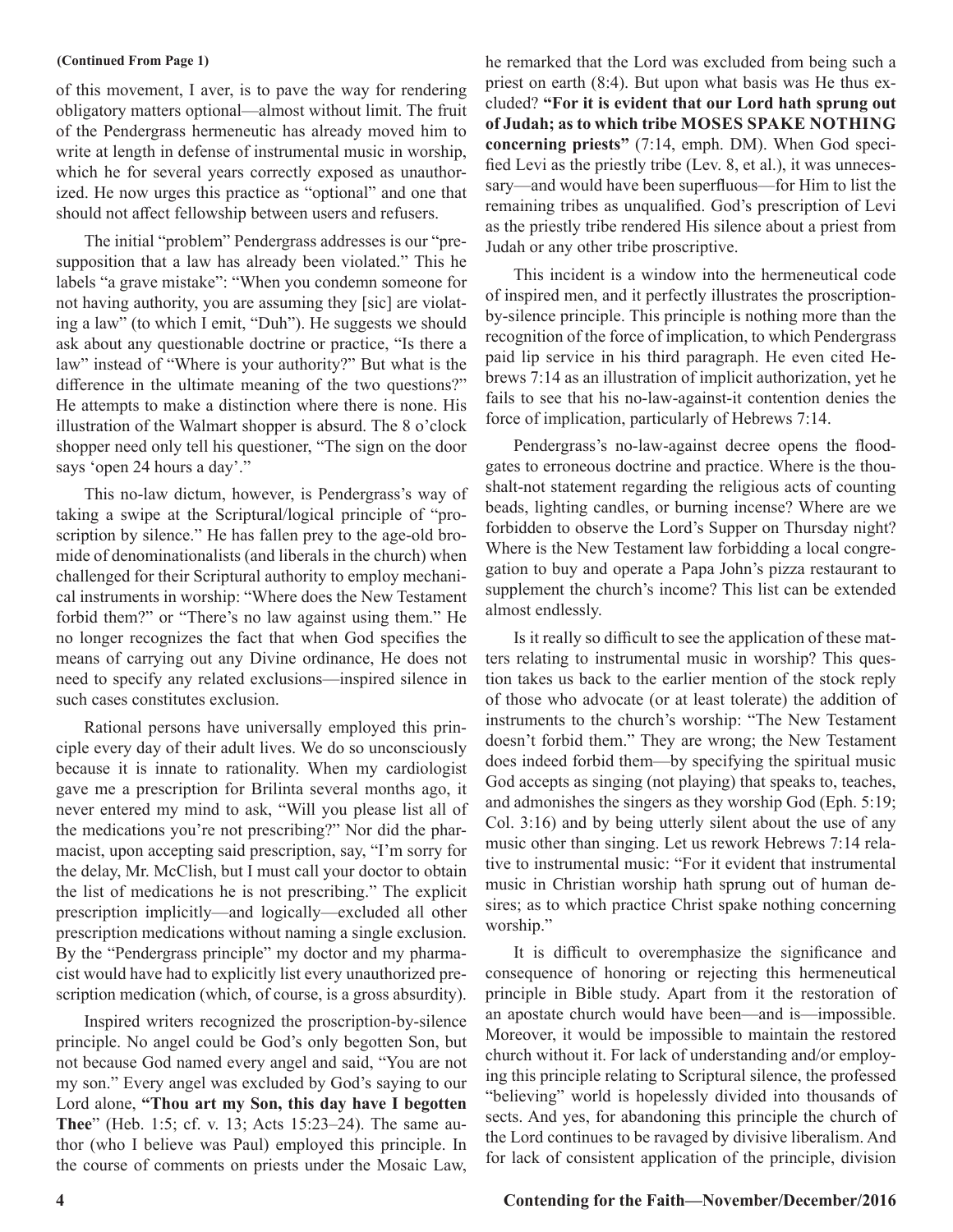exists even among those who are not dedicated liberals.

The second "problem" Pendergrass professes to see in "conservative Churches of Christ" is that our "misapplied view of authority is very abstract and undefined." He then accuses us of "subjectivism," whereby we determine what is "authorized" and "unauthorized" by mere personal whim. It would be humorous—if not so pitiable—to read his claim that a one-cup brother and another brother who defends the use of multiple containers both "use the same reasoning." Surely, it is evident even to a neophyte in logic and Biblical knowledge that two men do not arrive at contradictory conclusions by "using the same reasoning." My observations on this initial sample of Pendergrass's claim that the "same reasoning" brings men to diametrically opposed positions apply likewise to the additional alleged illustrations of his accusation. It is most certain that brethren Gary Summers and Wayne Jackson did not use "the same reasoning" to reach their conclusions regarding praying directly to Jesus, as both of them would surely testify! The "problem" involved in reaching different conclusions is not that the means of ascertaining Biblical authority is "abstract and undefined." Rather, the illustrations proffered simply illustrate that at least one of the parties is not correctly applying concrete and defined principles of Biblical hermeneutics, a fact that brother Pendergrass once doubtless understood—and followed.

The article next declares that the former "problems" have precipitated the third, described in three terms: "division, ignorance and strife." One cannot gainsay the fact that very regrettable division exists among brethren, but such is hardly a new phenomenon. The church of the Lord has never been free of it, nor will it ever be—at least in time. I assume that our brother concedes that the apostles employed infallible hermeneutics, yet the apostolic church was beset with those who were determined to bring the Gentile saints under Moses' Law (Acts 15:1), some who said the resurrection was already past (2 Tim. 2:18), some who denied the resurrection (1 Cor. 15:12), some who rejected faithful brethren (3 John 9), and others. As then, so now, it is ridiculous to blame division on correct Biblical hermeneutics. True, some do not

correctly apply these principles, as was the case in the first century. However, much of the division of the first century church did not relate to hermeneutics. Such sinful motives as jealousy, covetousness, fear, human loyalties, pride, hunger for power, and homage to tradition caused much of the division, even as they continue to do so. It is axiomatic that the misuse of a valid principle or practice can never rightly be cited in opposition to the principle or practice itself, which our brother is attempting to do.

Employment of Biblical hermeneutics, which brother Pendergrass has abandoned, will indeed cause division wherever and whenever there are those who refuse to submit to Biblical authority. Further, may we remember that not all division displeases the Lord. Numerous passages demand it when Truth and righteousness are at issue (e.g., Mat. 18:15– 17; Acts 15:22–29; Rom. 16:17–18; 1 Cor. 5:1–13; 2 The. 3:6–15; et al.). Such division and strife were not—and are not—the fault of those who demanded/demand the Lord's authority for their/our words and deeds (Col. 3:17). We do not need a "new hermeneutic," but that all will correctly apply the "old hermeneutic."

Although he claims no intent to "demean" or "condemn" any of his targets, the Pendergrass rhetoric falls short of his professed intent. He accuses those whom he has condemned in his essay of "flippantly condemning others." This is akin to liberals who are very negative about what they perceive to be "negative" preaching. Actually, "flippant" fits his censure of "others" whom he avers are misusing Biblical hermeneutical principles. But do not miss his real aim: It is not merely at some men who have differences. His target is the hermeneutics employed by the inspired writers themselves—which hermeneutics will not allow him (or those who have preceded him in the apostasy with which he is now complicit) to open the flood gates of error. I earnestly exhort brother Pendergrass to return to the solid ground he has abandoned.

> **—908 Imperial Drive Denton, TX 76209**

#### **AUTHORITY, PERMISSION**

## **WHERE IS YOUR AUTHORITY?**

#### **Kevin Pendegrass**

"Where is your authority?" Have you ever been asked this question by a member of the Churches of Christ? Growing up in the conservative Churches of Christ, this was a question that was often asked when discussing pretty much any belief or practice. As a former preacher, most of my sermons included the concept of "authority" and the condemnation of those who, I believed, were guilty of practicing and teaching

**Contending for the Faith—November/December/2016 5**

beliefs that lacked biblical authority.

**&ଈୡୡୡଌୡଌଌଌଌଌଌଌ** 

The typical passage usually cited when teaching about Bible authority is Colossians 3:17 (See also: 1 Corinthians 10:31). Paul says, **"And whatever you do in word or deed, do all in the name of the Lord Jesus, giving thanks to God the Father through Him."** The point usually made from this verse is that we must do everything in the name of Jesus. Doing something in **"the name"** of someone signifies doing something by their [one's] authority (see: Acts 4:7). Since Jesus has all authority (Mat. 28:18) and since authority means the power or permission to act, the conclusion is that in everything we do, we must have God's power or permis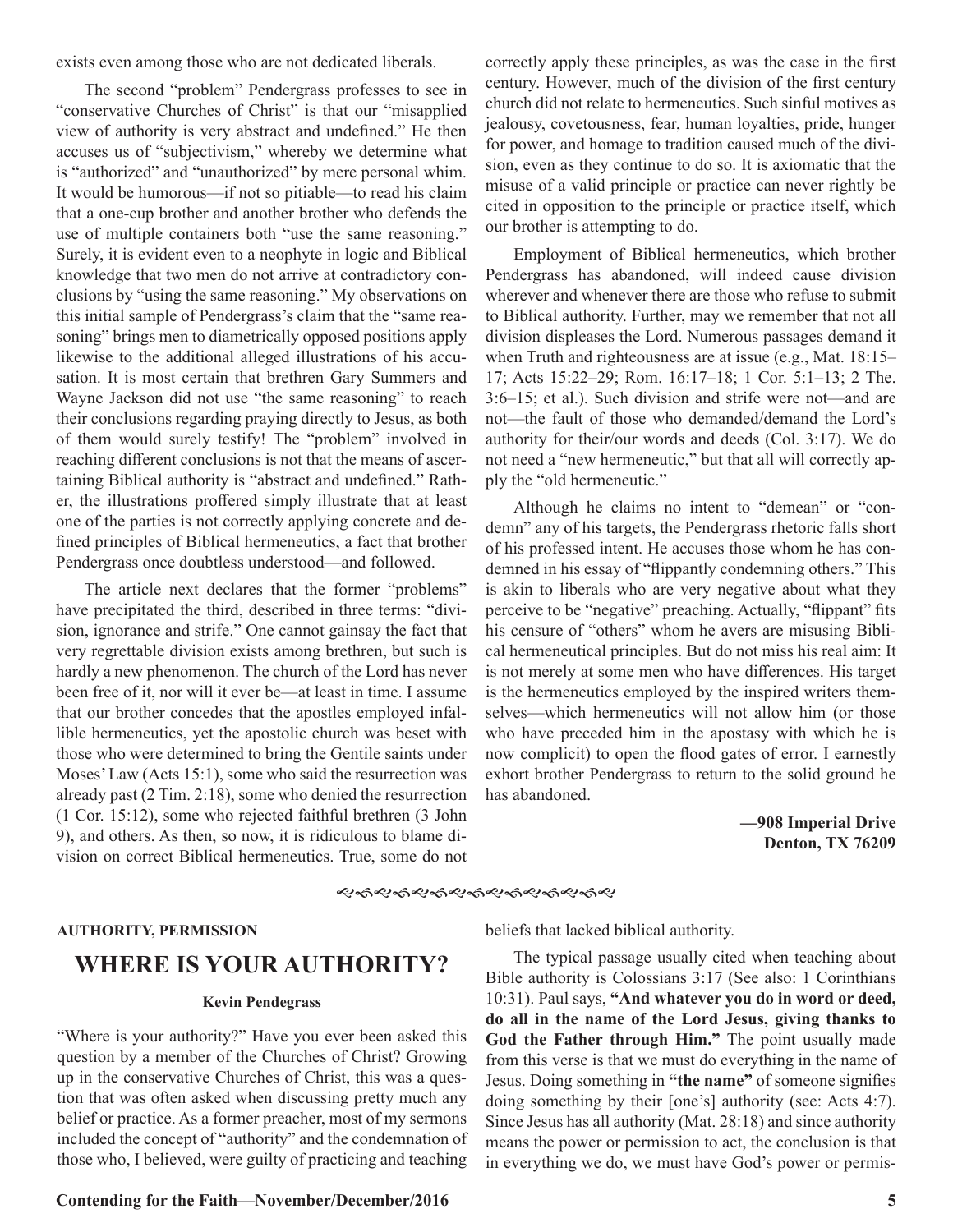sion to act.

Of course, this idea is not just taught in Colossians 3:17. This concept is seen throughout all of Scripture, including verses emphasizing doing His will and meeting His approval (See: Mat. 7:21; 1 The. 5:21; Rom. 12:1-2; Phi. 1:10; etc.). Therefore, when someone accuses you for practicing without God's authority, they are in essence accusing you of acting without God's permission. But what I began to see is that the issue really wasn't the issue. After all, every sincere person attempting to follow God is wanting to act by His power and permission. The real issue is not must we act by God's authority, but how do we know if we are acting by God's authority?

We can know that we are acting by God's authority as long as we are not willfully and rebelliously violating His law (Rom. 6:1-2; Heb. 10:26; Gal. 2:18-21). In Romans 4, Paul is discussing the difference between faith and law. He states a universal truth when he says, **"where there is no law, there is no sin"** (Rom. 4:15). In order for there to be sin, there must be a violation of law for "sin is transgression of the law" (1 John. 3:4). Law can be given either explicitly (John. 13:34; e.g., Do this/Don't do this—States in an explicit way) or implicitly (Num. 3:11-13; Heb. 7:14; e.g., Specifying a speed limit of 50 would implicitly exclude any speed over 50). Sin entered the world because God gave a law and Adam and Eve violated that law (Gen. 3:11). Not only is this a biblical teaching, but this is also a practical teaching. If a city didn't have a speed limit, then there would be no speeding tickets. Authority or permission is intrinsic in the absence of law.

When properly applied, the teaching of authority is unanimously agreed upon. We should all seek God's permission, and abstain from violating God's laws. But the problem arises when the concept of authority is not properly applied and defined. In most conservative Churches of Christ, the concept of authority is abused and is not properly defined or applied. There are at least three problems of how the conservative Churches of Christ misapply biblical authority.

The first problem is the presupposition that a law has already been violated. This is a grave mistake. When you condemn someone for not having authority, you are assuming they are violating a law. In the conservative Churches of Christ, the first question is typically, "Where is your authority?" Whereas the first question should be, "Is there a law?" The next time that someone condemns you because they accuse you of lacking authority for a practice, ask them what law you are violating? You can't be guilty of lacking authority if there is no law you are violating.

Image that you are shopping at Walmart at 8:00 p.m. and a man comes up to you and asks you where your authority is to shop at Walmart past 5:00 p.m. What would your reaction be? You would probably ask him what he means. You would ask him if there is a law, rule or policy that would forbid you for shopping past 5:00 p.m. Imagine if he responded by saying, "No, there is no law against it, but you just don't have the authority to do it." You would probably try to get the man some help or call for security because he isn't making any sense. Someone cannot properly accuse you of lacking authority until they have proven that you are violating a law. This brings us to the next problem.

The second problem I found is that this misapplied view of authority is very abstract and undefined. When one begins with an abstract belief, then any practice can be "authorized" or "unauthorized" at one's own subjective choosing. Let me illustrate exactly what I mean. All of the examples below are from preachers of the Churches of Christ.

Those in the Churches of Christ who believe that it is a sin to use multiple containers for the Lord's Supper do so because they claim that there is no authority. In an article by Andrew Richardson, he begins by asking, "What authority do men have to use multiple cups of fruit of the vine during their congregation's observance of the Lord's supper?" Their conclusion? There is no authority. But then, using the same reasoning, Wayne Jackson teaches that there is authority for multiple containers for the Lord's Supper.

Professor of Freed Hardeman University, Dr. Ralph Gilmore, believes that one is authorized to hand clap in worship (Freed Hardman University, Lectureship: Open Forum 2007). Dr. Dave Miller believes that one does not have the authority to clap in worship.

Wayne Jackson believes that one has the authority to pray directly to Jesus. Gary W. Summers does not believe that we have the authority to pray to Jesus and must pray directly to God the Father.

These examples could be endlessly multiplied. You have those in the Churches of Christ who believe there is no authority to have a kitchen in the church building. You even have those in the Churches of Christ who argue that there is no authority to support an orphans home out of a "church treasury."

It is not my intent in this article to demean or condemn any of these men. My intent is to simply show the inconsistency and to illustrate how some of these men are justifying practices under the guise of authority while others are condemning the same practice under the guise of authority, even though they are all supposedly using the exact same alleged reasoning. This is what happens when you use an abstract, undefined false presupposition. This brings me to the third problem with this belief.

The third problem is the division, ignorance and strife this belief has caused. Flippantly condemning others by presupposing that there is no authority for a practice has turned into a hobby for many preachers and has become the shallow answer for members of the conservative Churches of Christ when they don't really have an answer. Aside from the illus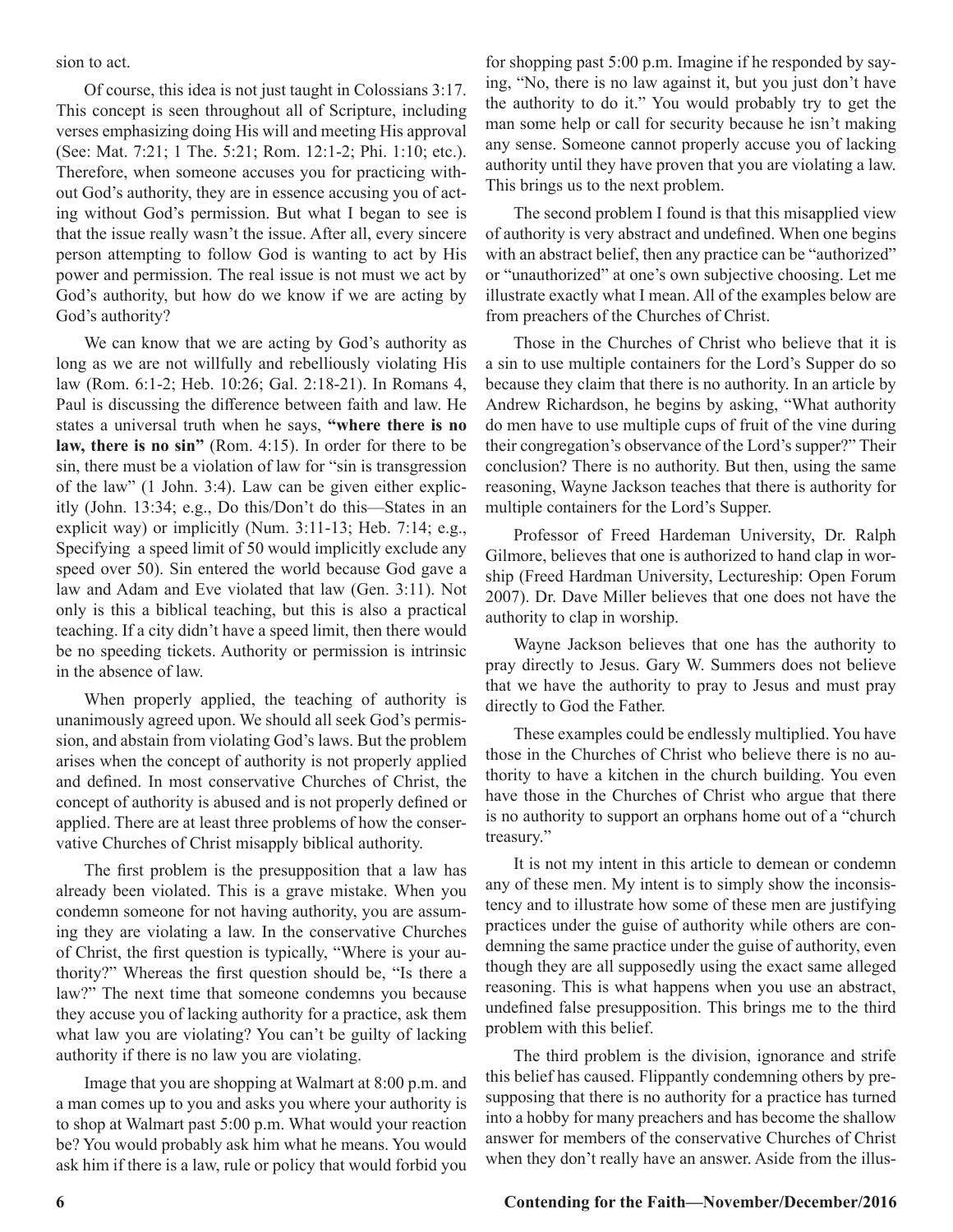trations above, I have personally heard preachers claim that there is no authority for power point during sermons, pitch pipes during worship and even chewing gum for recreational purposes since we shouldn't be spending money on superfluous things. Of course, as stated before, the list could literally be endless.

Here is the point: Seeking God's permission is not a bad thing. It is a good thing. However, we must first understand that if there is no law being violated, then there can be no

sin. Furthermore, having your own convictions through your personal study is not a bad thing. It is a good thing. However, we should not condemn others and divide lines of fellowship where there is no law. Until we let go of shallow answers and turn to the depths of God's truth, unnecessary division will keep occurring and confusion will continue to reign king.

October 15, 2016—*This article is printed without any changes or modifications*.**—Editor**

http://www.kevinpendergrass.com/category/authority/

dcdcdcdcdcdcdcdcdcdcdcdcdcdcdcdcdcdcdcdcdcdcdcdcdcdcdcdcdcdcdcdc

## **"AN IMPERFECT CHURCH FOR IMPERFECT PEOPLE"?**

#### **Lee Moses**

Some time ago, this writer passed by an advertisement for a denominational group which proudly proclaimed that they were "an imperfect church for imperfect people." Obviously, they thought that many people would find this appealing. They perhaps thought that people would reason with themselves, "Well, I'm not perfect, and neither is anybody else. Those who would claim to be perfect are just hypocrites. Since I will never be perfect, I may as well join in with those who are at least willing to admit that they are not perfect." "Nevertheless what saith the scripture" about "an imperfect church for imperfect people"?

The Lord's church is the perfect church. It is perfect in its origin—the eternal mind of God (Eph. 3:10-11). Since it comes from the mind of God, it is perfect in its design (2:20- 22). It has the perfect Builder, Christ (Mat. 16:18). It has the perfect atonement, the blood of Christ (Eph. 5:25-27). It has the perfect Head, the perfect King (5:23; Col. 1:13). It has the perfect nobility of purpose, to proclaim the saving Gospel and to glorify the King of kings (Mat. 28:18-20; Eph. 3:20-21). It has the perfect destination, the dwelling place of God (1 Cor. 15:24). Contrariwise, any other church has none of these things. They are humanly designed, built, perpetuated, governed, and will go the way of all the world (2 Pet. 3:10; 1 John 2:17). So, the church who admits they are "an imperfect church" can at least be commended for truth in advertising.

We have all heard the saying "Nobody is perfect." It is true that nobody is sinlessly perfect, **"For all have sinned, and come short of the glory of God"** (Rom. 3:23); **"All we like sheep have gone astray; we have turned every one to his own way"** (Isa. 53:6); **"If we say that we have no sin, we deceive ourselves, and the truth is not in us"** (1 John 1:8). Yet, when one is baptized for the remission of his sins to be added to the Lord's church (Acts 2:38, 41, 47), that person is perfect: **"There is therefore now no condemnation to them which are in Christ Jesus, who walk not after the flesh, but after the Spirit"** (Rom. 8:1, emphasis LM). There remains no more guilt for their sins: **"And in their mouth was found no guile: for they are without fault before the throne of God"** (Rev. 14:5). As a Christian lives by the Scriptures, **"The man of God may be perfect, throughly furnished unto all good works"** (2 Tim. 3:17). The apostle Paul labored to build up the church **"that we may present every man perfect in Christ Jesus"** (Col. 1:28). Christians are still susceptible to temptation, they still need God, and they most certainly are not God. Yet by the grace of God, they can be perfect for the use of the Lord, and they can stand perfectly pure before the Judgment Throne.

So is "an imperfect church for imperfect people" desirable? No doubt some will think so. But why? One does not have to settle for that which is vastly inferior. The Gospel invitation is open to all, regardless of how imperfect they may have been in times past (Mat. 11:28-30; Rev. 22:17). Do not settle for "an imperfect church for imperfect people." Only accept the perfect church for perfected people.

#### **—621 South Central High Road Rives, TN 38253**

*Be not thou therefore ashamed of the testimony of our Lord, nor of me his prisoner: but be thou partaker of the afflictions of the gospel according to the power of God; Who hath saved us, and called us with an holy calling, not according to our works, but according to his own purpose and grace, which was given us in Christ Jesus before the world began, But is now made manifest by the appearing of our Saviour Jesus Christ, who hath abolished death, and hath brought life and immortality to light through the gospel (2 Tim. 1:8-10; see Rom. 1:16; Gal. 3:26, 27; Acts 2:38, 41, 42, 47; Eph. 1:3; 5:27; 1 John 1:7).*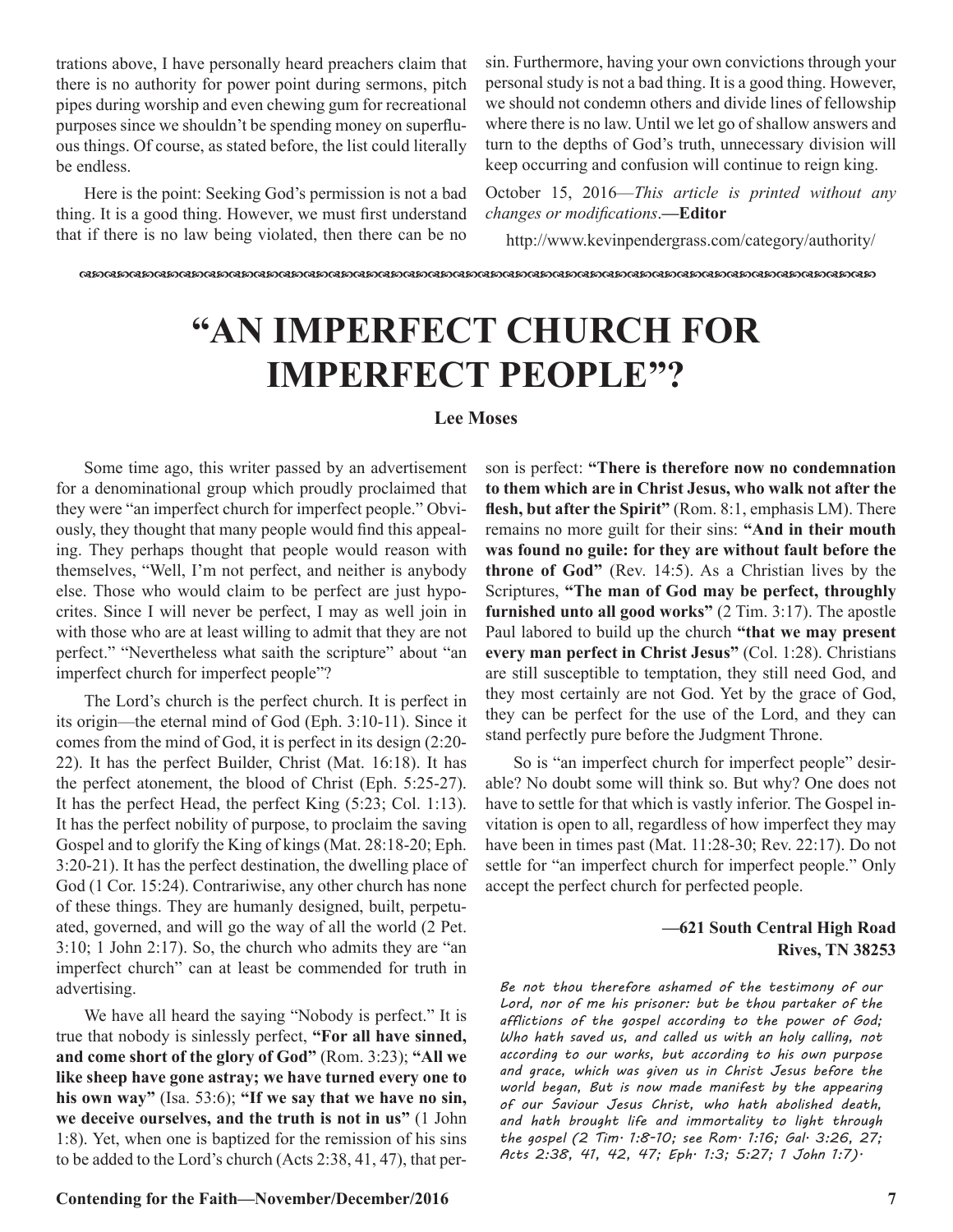## DEVIATIONS FROM THE TRUTH

### **Roelf L. Ruffner**

#### **"PHYSICIAN, HEAL THYSELF?"**

**"Now when the sun was setting, all they that had any sick with divers diseases brought them unto him; and he laid his hands on every one of them, and healed them" (Luke 4:40).**

I try to keep abreast of the comings and goings in the denominational world because I firmly believe in the axiom, "Know thy enemy!" Recently I saw the following article in the daily issue of *Charisma* (a Pentecostal-charismatic online magazine), "C. Peter Wagner Admitted to Hospital for 'Weakened Condition'." The article went on to report that the family requested the prayers of everyone since this Pentecostal preacher was in the hospital with dehydration problems.

I googled this man's name and found that he was prominently known writer, theologian, and missionary to South America. He has even taught at the Fuller Theological Seminary in California. He has written some seventy books including one titled "How To Have A Healing Ministry" in 1988.

Hmmm! If he believes that miraculous healing is for today and he has taught others how to heal, then why doesn't he heal himself or have one of his disciples heal him? The answer is that he is a false teacher and canot do this (Rom. 16:17,18). Every so-called "healer" in the past has died. If their claims were true, they would still be with us.

The purpose of the miracles found in the New Testament was to confirm or "make secure" (*Vines*) the word of God. **"And they went forth, and preached every where, the Lord working with them, and confirming the word with signs following"** (Mark 16:20). We have that confirmed word today in the form of the New Testament (Jude 3). Why do we need it confirmed again? It is once confirmed always confirmed. When a thing is confirmed, the passing of time does not unconfirm what was confirmed.

I wish no ill will toward Mr. Wagner. I hope he gets well. Yet above all my prayer is that he repents of the false doctrine(s) he has helped perpetuate for many years. The age of miracles is past and the inspired, infallible, inerrant word of God is the standard of faith and practice for Christians. **"But when that which is perfect is come, then that which is in part shall be done away"** (1 Cor. 13:10).

[http://www.charismanews.com/world/60109-c-peter-wagner-admitted-to-hospital-for-weakened-condition? as of September 27, 2016. ]

#### **SPIRITUAL INJUSTICE**

**"I marvel that you are turning away so soon from Him who called you in the grace of Christ, to a different gospel, which is not another; but there are some who trouble you and want to pervert the gospel of Christ"** (Gal. 1:6, 7).

October 18, 2016, at Lipscomb University (LU) in Nashville, TN, Ms. Michelle Higgins of St. Louis was invited to speak in chapel services. LU, named for the late brother David Lipscomb, was once affiliated with the churches of Christ but that affiliation is long gone. It has now wholly apostatized and is in the process of morphing into another secular institution.

Ms. Higgins is "director of worship and outreach ministry at the South City Church (Presbyterian) in St. Louis, MO" and spokesperson for Black Lives Matter (BLM), a racially divisive leftist political organization. Why would LU have anything to do with this lady and BLM? They had her speak at TWO other events on campus over a two day period. In her chapel talk, she said, "White supremacy demands that only one type of worship education understanding be the center of how we view Jesus." "White supremacy" is a phrase associated with the Ku Klux Klan and racism, not New Testament Christianity. There is no room in the Gospel for racism of any sort, whether white or brown or black. The Christianity of the New Testament was the same Christianity practiced by LU's namesake—David Lipscomb. From what I have read, he had no place in his heart for the man-made barriers of race, ethnicity, and social class. **"And (God) hath made of one blood all nations of men for to dwell on all the face of the earth, and hath determined the times before appointed, and the bounds of their habitation"** (Acts 17:26).

What is happening to LU has happened many times throughout history. Men and women have pushed God and obedience to His word out of their lives by compromise and apostasy. This spiritual void is replaced by Satan and his false gospel of "social justice." This false gospel upends the Great Commission and righteous living with a pseudo-religious zeal for righting of all perceived "wrongs" in society (real or imagined). Dear reader, our world will always have its injustices because it is ruled by Satan (Mark 14:7; 1 John 5:19). Only at the Second Coming of Jesus Christ and the subsequent Judgment Day will all wrongs be revealed and made right (2 Cor. 5:10; 2 The. 1:7-9).

Also in the article was a picture of LU's mascot – a statue of a bison or buffalo. LU allows students to write graf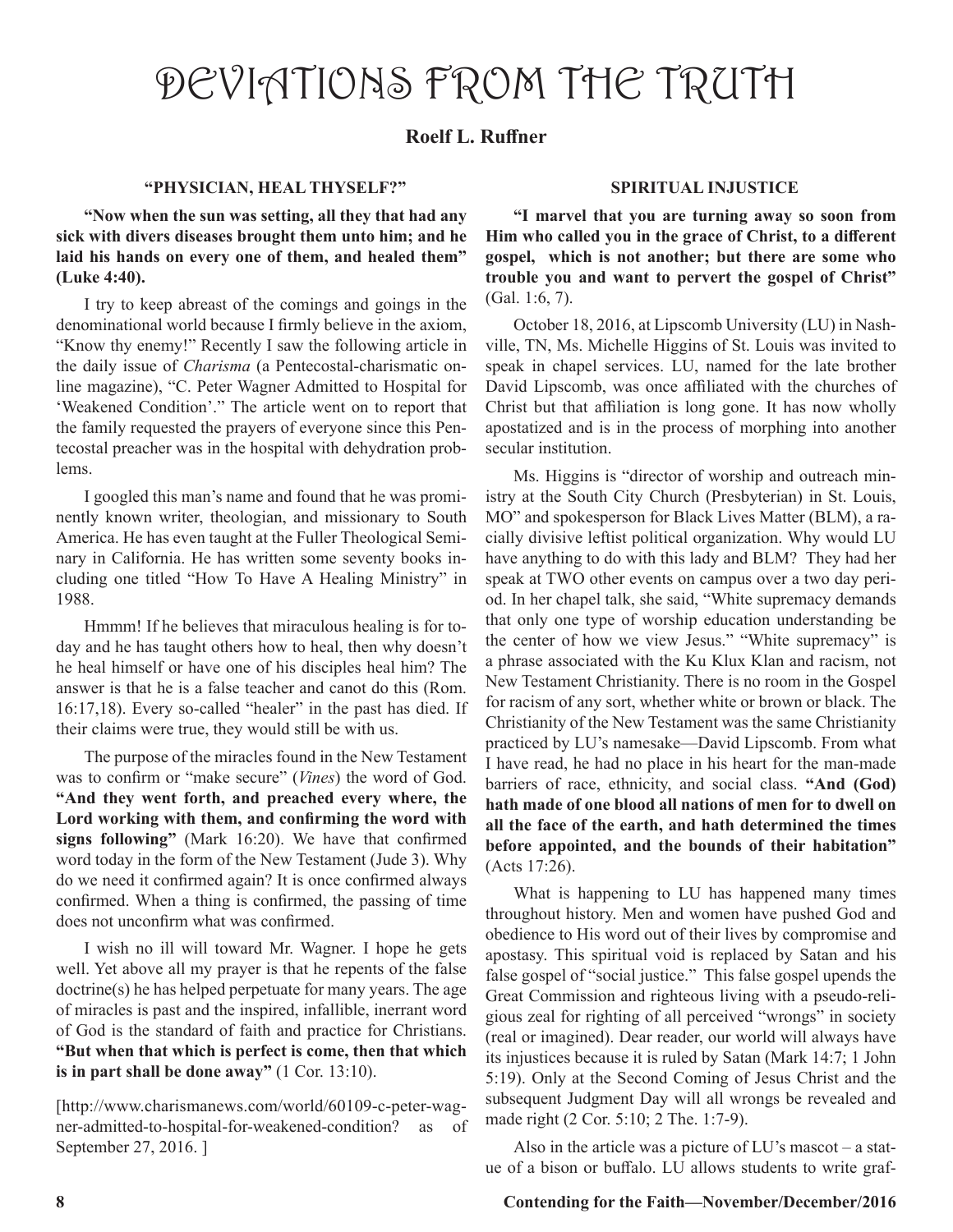fiti and slogans on it (apparently the statue is washable). In honor of Ms. Higgins, the letters "BLM" were spray painted on the side of the statue along with the old communist salute of a clenched fist. How more disgusting can this get?

**For the time will come when they will not endure sound doctrine, but according to their own desires, because they have itching ears, they will heap up for themselves teachers; and they will turn their ears away from the truth, and be turned aside to fables** (2 Tim. 4:3-4, *NKJ*).

Jesus and His faithful brethren realize that this is a sinsick world (1 John 2:15-17). We should not make it our primary mission as Christians to right all the wrongs around us. Rather we should make it our goal to fulfill the Great Commission (Mat. 28:19,20) and reach a dying world with the Gospel. Only the word of God can change the human heart and its behavior. **"And of some have compassion, making a difference: And others save with fear, pulling them out of the fire; hating even the garment spotted by the flesh"**  (Jude 22, 23).

[http://dailyrollcall.com/?p=13813 as of October 24, 2016

http://fox17.com/news/local/lipscomb-university-facing-criticism-for-a-speaker-connected-to-black-lives-matter as of October 24, 2016.

http://luminationnetwork.com/category/news/as of October 24, 2016.]

#### **THE GOSPEL VS. THE WORLD**

**"And as he reasoned of righteousness, temperance, and judgment to come, Felix trembled, and answered, Go thy way for this time; when I have a convenient season, I will call for thee"** (Acts 24:25).

There Paul stood, probably in chains (cf. Acts 26:29), before the Roman Procurator of Judea, Marcus Antonius Felix and his beautiful nineteen year old wife, the princess Drusilla, great-granddaughter of King Herod the Great. Felix, a freed slave, had clawed his way to the top of the Roman bureaucracy. He was known as a very licentious person. Along the way to his position, he had seduced Drusilla away from her first husband, King Azizus of Emesa. They were now living in adultery (cf. Mat. 19:9). As Procurator, he had accepted bribes and also had a Jewish high priest assassinated. What does Paul say to them? Does he proclaim to them the need to "like and feel good about yourself" or "don't worry, be happy" or "God accepts you the way you are?" Not Paul!

Paul knew that this pair had a knowledge of Christianity (Acts 24:22). That foregoing meant that they knew of Christianity's claim that Jesus was the Christ and had risen from dead. They may have heard of the cry of Jesus to **"Repent, for the kingdom of heaven is at hand"** (Mat. 4:17). They knew of the thousands who had repented of their sins and been immersed in water for the remission of their sins in Jerusalem a few years before (Acts 2:38, 41).

Luke records that Paul **"reasoned"** or gave a strong argument regarding three things: **"righteousness, temperance, and judgment to come." "Righteousness"** meant upright conduct before God. **"Righteousness exalteth a nation: but sin is a reproach to any people"** (Pro. 14:34). **"Temperance"** meant self-control, exactly what Felix and Drusilla were not practicing. **"Such is the way of an adulterous woman; she eateth, and wipeth her mouth, and saith, I have done no wickedness"** (Pro. 30:20). Paul also covered something many forget about today**—"the judgment to come."**

**Because he hath appointed a day, in the which he will judge the world in righteousness by that man whom he hath ordained; whereof he hath given assurance unto all men, in that he hath raised him from the dead** (Acts 17:31).

Assuredly, Paul spoke "truth to power" before these two august sinners in Caesarea. He did not compromise the Gospel to suit the audience. **"Preach the word; be instant in season, out of season; reprove, rebuke, exhort with all long suffering and doctrine"** (2 Tim. 4:2). Some today would accuse Paul of being "unloving and hateful" because he pointed out the sin of these sinners and the remedy. Yet, is it not the loving thing to do regarding any sinner?

Felix's reaction to Paul's message revealed his fear. As a judge of Paul and others he knew what judgment and justice involved. He physically shook or trembled **("was terrified"** *ASV,* 1901**)** at the prospect of divine punishment for his sins. This pagan understood Paul's plain preaching. The neo-pagans and hedonists of today can also understand plain,Bible preaching. **"For we must all appear before the judgment seat of Christ; that every one may receive the things done in his body, according to that he hath done, whether it be good or bad"** (2 Cor. 5:10). Sadly, his response was not obedience of the Gospel, but procrastination.

Drusilla's reaction is not recorded by Luke. This pampered teenager may have just shrugged off Paul's message as "hell fire and brimstone stuff." As a **"Jewess"** (Acts 24:24) ,she probably understood more deeply than Felix what Paul was speaking about. She may have also noticed her husbands' reaction. Did she tremble, at least inwardly? History records that Drusilla and her son by Felix tragically died in the fire and brimstone from Mt. Vesuvius' eruption August 24, 79 A.D. Yet, it is also just as tragic every time a sinner spurns the Truth and dies unforgiven by the blood of Christ. **"And now why are you waiting? Arise and be baptized, and wash away your sins, calling on the name of the Lord"** (Acts 22:16—*NKJ*)**.**

[https://en.wikipedia.org/wiki/Antonius\_Felix as of September 22, 2016.]

#### **TORMENTED FOR ETERNITY**

**"And, behold, they cried out, saying, What have we to do with thee, Jesus, thou Son of God? art thou come**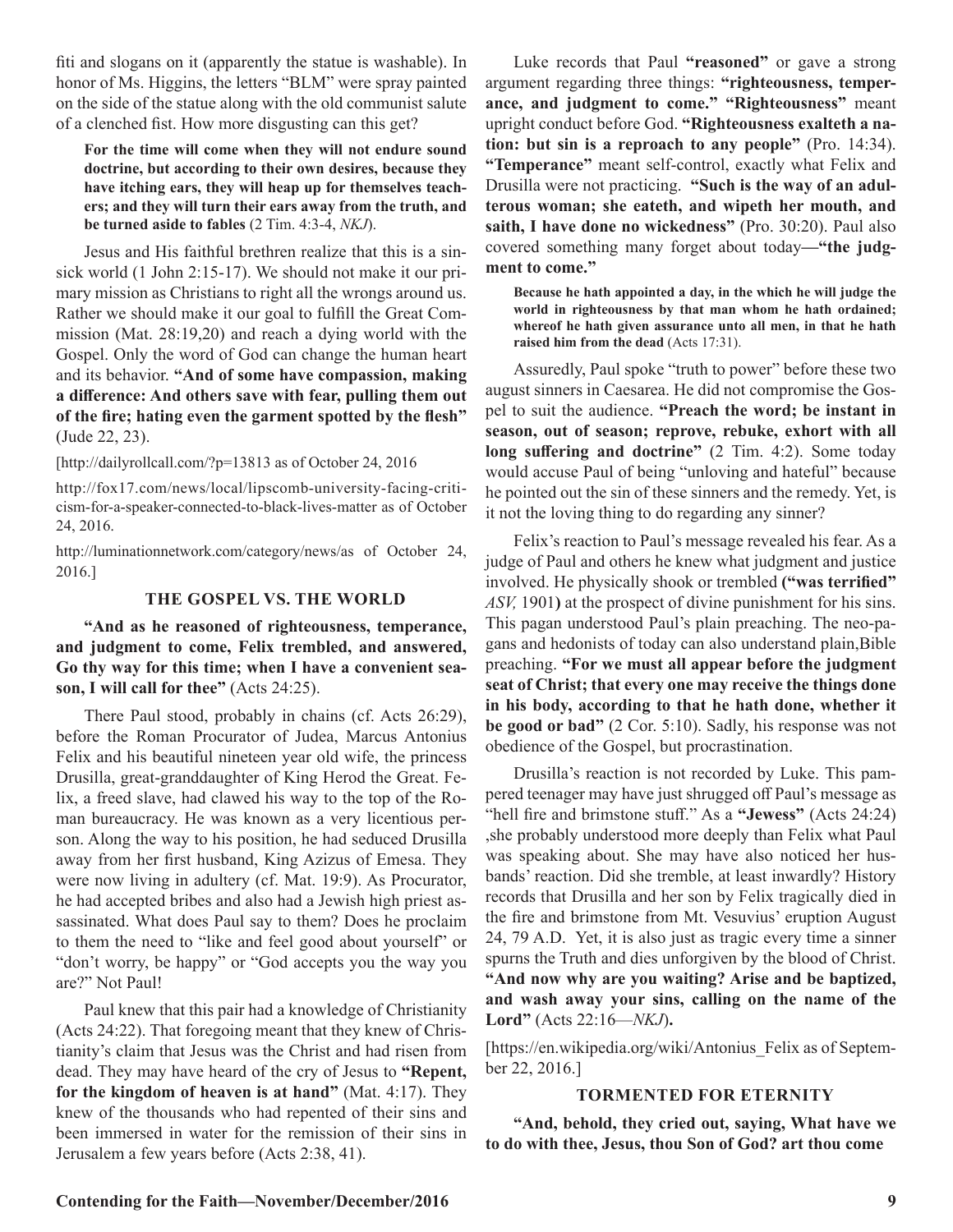#### **hither to torment us before the time?"** (Mat. 8:29).

The demons that possessed the two men in the country of the Gergesenes were not shy about proclaiming their belief in Hell as a place of eternal punishment. They knew what awaited them at the Judgment Day (**"the time"**) and who would send them to Hell—the Son of God. The devil and his minions will not go out of existence or be annihilated at the Judgment. **"And the devil that deceived them was cast into the lake of fire and brimstone, where the beast and the false prophet are, and shall be tormented day and night for ever and ever"** (Rev. 22:10). Do you not believe in Hell or in eternal torment? Satan and his demons do!

Yet some religious folk and a growing number of my brethren do not believe in Hell. The idea of eternal punishment makes them squeamish at best. Their questioning usually begins with, "How could a loving God…?" In essence, they do not believe in the inspiration and authority of the Bible because the Bible is replete with warnings about and descriptions of Hell. The Prince of Peace spoke more about Hell than He did Heaven. Notice the Son of God's explicit warning:

#### **And if thine eye offend thee, pluck it out: it is better for thee to enter into the kingdom of God with one eye, than having two eyes to be cast into hell fire: Where their worm dieth not, and the fire is not quenched** (Mark 9:47, 48).

In other words, let nothing deter you from entering "the kingdom of God" or Heaven. While both are eternal, Hell and its punishments are incredibly horrendous. Heaven is indescribably wonderful. Hell is God's ever burning and ever decaying refuse dump—Heaven His ever shining eternal city.

Recently, I heard of a preacher admit to the congregation that he did not believe in eternal punishment. He (including false teacher Edward Fudge and the Jehovah Witnesses.) believes that the sinner will be punished by annihilation at the Judgment Day. But Jesus in His description of the fate of those sentenced to Hell at the Judgment Day said,

#### **Then shall he say also unto them on the left hand, Depart from me, ye cursed, into EVERLASTING fire, prepared for the devil and his angels…And these shall go away into EVERLASTING punishment: but the righteous into life eternal** (Mat. 25:41, 46—Emphasis mine, RLR).

The punishment for rebellion against the All Mighty on that great and terrible day will be as eternal as the one who gives it. And how do you "annihilate" or burn up a "living soul"— the eternal spirit given by God to a human being (Gen. 2:7)? To ask such a question is to answer it.

How could a loving God NOT send a sinner to Hell? **"Shall not the Judge of all the earth do right?" (Gen. 18:25).** He sent His only begotten Son to this rebellious world to save us from Hell. **"For God so loved the world, that he gave his only begotten Son, that whosoever believeth in** 

### **him SHOULD NOT PERISH, but have everlasting life"**

(John 3:16—Emphasis mine, RLR). The word *perish* refers to the **"second death"** (Rev. 21:8) or the eternal torment which will be worse than physical death. It is only right or just that God, who patiently put up with those who defiantly disobeyed Him in their life on earth, will sentence them to eternal separation from Him (Rom. 3:4). He warns us repeatedly of the consequences of sin in the His word (Rom. 6:23). By His grace He offers us pardon or remission of our sins (Acts 2:38). Yet He made us creatures with free will. If we fail to believe the Scriptures and accept His offer, we have only ourselves to blame for all eternity (cf. Luke 16:27-31).

Years ago, I often heard sermons preached about Hell from many pulpits and on the radio. Now even those who claim they believe in the Bible and the doctrine of eternal punishment rarely mention it. Imagine a fireman timidly knocking on the door of a burning house and telling the occupants, "I certainly don't want to alarm you but you might consider vacating your home. I think smoke is coming out of the back window. Please don't hurry!" Rather the Gospel should be proclaimed as a matter of great urgency with a warning that Hell is to be avoided at all costs. **"Ye serpents, ye generation of vipers, how can ye escape the damnation of hell?"** (Mat. 23:33). **"And now why are you waiting? Arise and be baptized, and wash away your sins, calling on the name of the Lord"** (Acts 22:16 - *NKJ*)**.** 

#### **WILL YOU AND I BE ABLE TO MAKE THIS STATEMENT AT THE END OF OUR LIVES?**

**"Wherefore I testify unto you this day, that I am pure from the blood of all men. For I shrank not from declaring unto you the whole counsel of God** (Acts 20:26-27— *ASV*, 1901).

This statement was made by the Apostle Paul as he met for the last time with the elders from the church of Christ in Ephesus. He had labored among them for over two years as an evangelist. During this time, he had (1) twelve disciples of John the Baptist baptized; (2) preached in the local synagogue; (3) preached in the school of Tyrannus; (4) preached the word of the Lord **"to all that dwelt in Asia….both Jew and Greek"** (Acts 19:10); (4) performed miracles; and, (5) caused many to burn their books of superstition for the sake of the word of God (Acts 19:19). The inspired writer Luke summed up Paul's work in Ephesus by writing, **"so mightily grew the word of the God and prevailed"** (Acts 19:20).

But what did Paul mean by the phrase "I am pure from the blood of all men"? He may have been referring to a passage from the Old Testament book of Ezekiel:

**When I say unto the wicked, Thou shalt surely die; and thou givest him not warning, nor speakest to warn the wicked from his wicked way, to save his life; the same wicked man shall die in his iniquity; but his blood will I require at thine hand. Yet if thou warn the wicked, and he turn not from his wickedness, nor from his wicked way, he**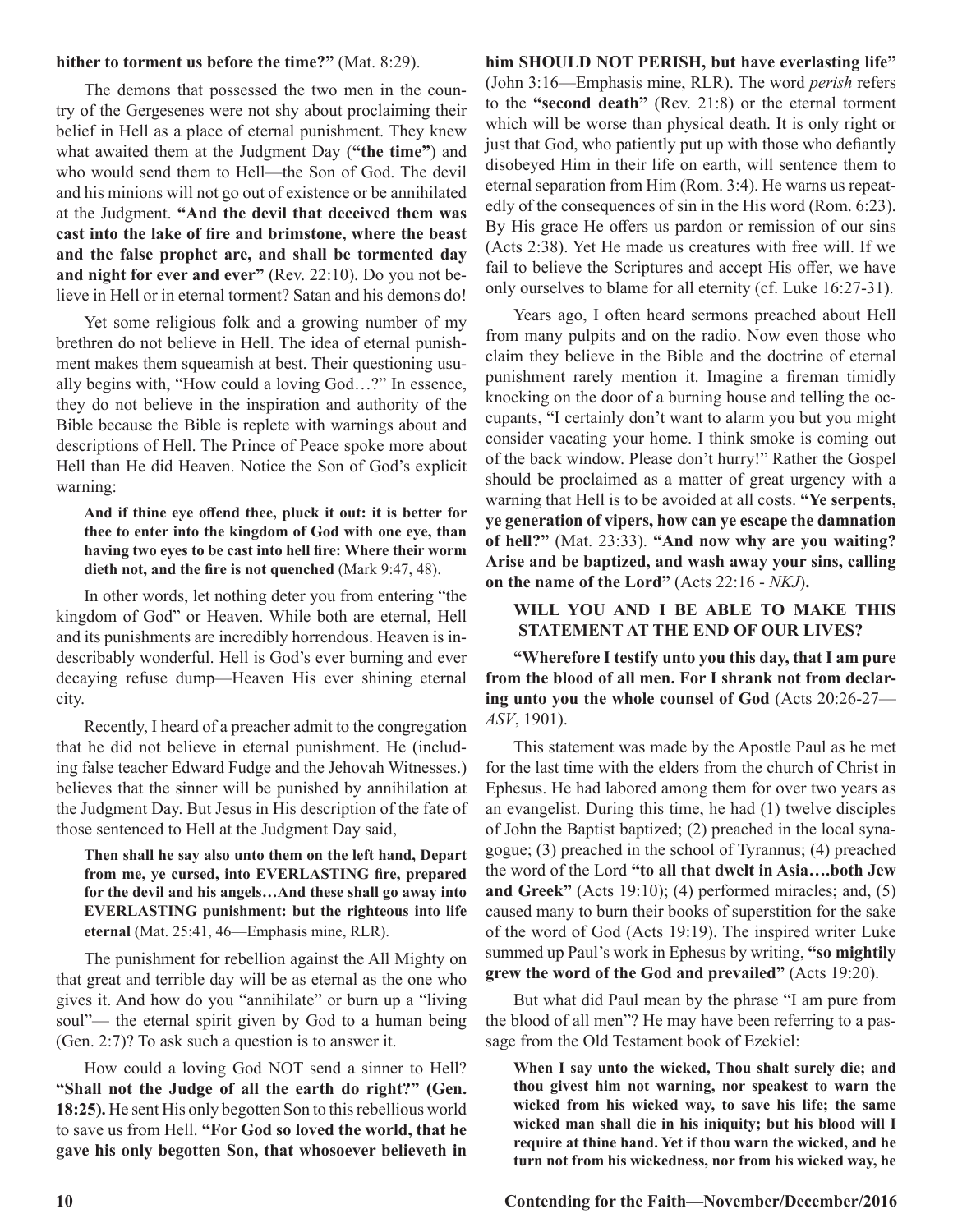**shall die in his iniquity; but thou hast delivered thy soul**  (Eze. 3:18-19).

Paul felt no pangs of conscience for failing to teach his neighbors the Gospel of Christ. He had kept nothing back. He had proclaimed the Gospel publicly and **"from house to house"** (Acts 20:10)**.** 

The Lord Jesus Christ has given each Christian a similar mission in this life. **"And he said unto them, Go ye into all the world, and preach the gospel to every creature"**  (Mark 16:15). This commission was not given to the apostles and the Christians of the First Century A.D. only but to us as well. What verse in the New Testament gives any Christian permission to opt out of this blessed command? Some claim they "don't know enough" to teach others the Truth or are "too tired" or "too busy" or "too shy" to obey the Lord in this matter. The first excuse is cured by studying the Bible (2 Tim. 2:15) and even using various personal evangelism aids. "Too tired"—yet our Savior was also tired unto death as He carried our cross to Calvary. "Too busy"— the Lord was also busy with the Universe **("upholding all things by the word of His power"** (Heb. 1:3) yet He found 33 years to come, live, and die as a man on earth. The "too shy" excuse can be remedied by the proper application of Philippians 4:13**— "I can do all things through Christ which strengtheneth me"** and the use of a Gospel tract placed in the hand of a sinner. Yet, this command of the Lord has a great blessing attached to it—Joy!

**And he took them the same hour of the night, and washed their stripes; and was baptized, he and all his, straightway. And when he had brought them into his house, he set meat before them, and rejoiced, believing in God with all his house** (Acts 16:33, 34).

That joy is not only shown by the former sinner and his teacher but also by the inhabitants of Heaven (Luke 15:7). Have we forgotten (or ever known) the joy of being a part of a sinner's decision to have their sins remitted by entering that watery grave of baptism (Acts 2:38; 22:16; Col. 2:12)? Will we be able to make Paul's claim on that great and terrible Day when we stand before the Judge to answer for our lives? **"For we must all appear before the judgment seat of Christ; that every one may receive the things done in his body, according to that he hath done, whether it be good or bad"** (2 Cor. 5:10).

#### **SHOWER CAP SALVATION?**

**"**Wearing a shower cap only moments from entering the baptismal waters, Ophelia White was beaming with excitement."

This was the first sentence from an article in a Southern Baptist publication about the baptism of a 94-year old woman in the Cook Baptist Church in Ruston, LA. The article claims the woman was baptized as a young girl and "for decades believed she had a relationship with Christ." A friend, Joy, convinced her that she did not know "Christ

#### Contending for the Faith—November/December/2016 11

as her personal Savior." After weeks of discussion with Joy, Ophelia "publicly announced her profession of faith to the congregation" and was re-baptized. One must assume her first experience was not good enough, according to this article, because she did not have a "personal relationship with Jesus Christ."

In this same article, Joy relates how years earlier she discovered that her husband, who was a deacon in the Baptist Church, "admitted he did not have a saving knowledge of Christ" and as they were praying one day he "accepted Christ" and I assume was re-baptized.

I wonder what the Bible says about this. (Jerusalem, Day of Pentecost, A.D. 30, responding to Peter's preaching) "Now when they heard this, they were pricked in their heart, and said unto Peter and to the rest of the apostles, Men and brethren, what shall we do? Then Peter said unto them, have ye made a profession of faith in Jesus Christ as your personal Savior? Do ye have a relationship with Him? If not, let all of ye bow thy heads and say the sinner's prayer with me. Then at next month's baptismal Sunday thou wilt all be immersed in the Jordan River." Oops! I guess Peter wasn't a Baptist preacher because he actually answered a different way: **"Then Peter said unto them, Repent, and be baptized every one of you in the name of Jesus Christ for the remission of sins, and ye shall receive the gift of the Holy Ghost"** (Acts 2:37, 38).

Philip's encounter with the Ethiopian eunuch on the road to Gaza: "And as they went on their way, they came unto a certain water: and the eunuch said, See, here is water; what doth hinder me to be baptized? And Philip said, Knowest thou Jesus as thy personal Savior? The eunuch replied, I believe Jesus is the Son of God. Then Philip said, before thou art baptized thou needest to say this sinner's prayer with me and be saved. And they prayed. Afterwards Philip said, Sir, this water stinketh, let us go onward to Gaza so I might baptize thee in the clean water of the Mediterranean Sea." Oops! It actually reads,

#### **And Philip said, If thou believest with all thine heart, thou mayest. And he answered and said, I believe that Jesus Christ is the Son of God. And he commanded the chariot to stand still: and they went down both into the water, both Philip and the eunuch; and he baptized him** (Acts 8:36-38).

In the book of Acts it is recorded how Jesus Christ revealed Himself to Saul of Tarsus on the road to Damascus, Syria. A blinded Saul was told by Jesus to go into Damascus where **"it shall be told be told thee what thou must do"** (Acts 9:6). There for THREE days he fasted and PRAYED. Jesus sent the Christian Ananias of Damascus to Saul saying, "Saul, the Lord hast heard thy cry to Him and hast forgiven thy sins because thou hast accepted Him as thy personal Savior and hast called on His name. Praise the Lord! I will order thee a shower cap from Jerusalem. As soon as it arriveth we will baptize thee and the other baptismal candidates in either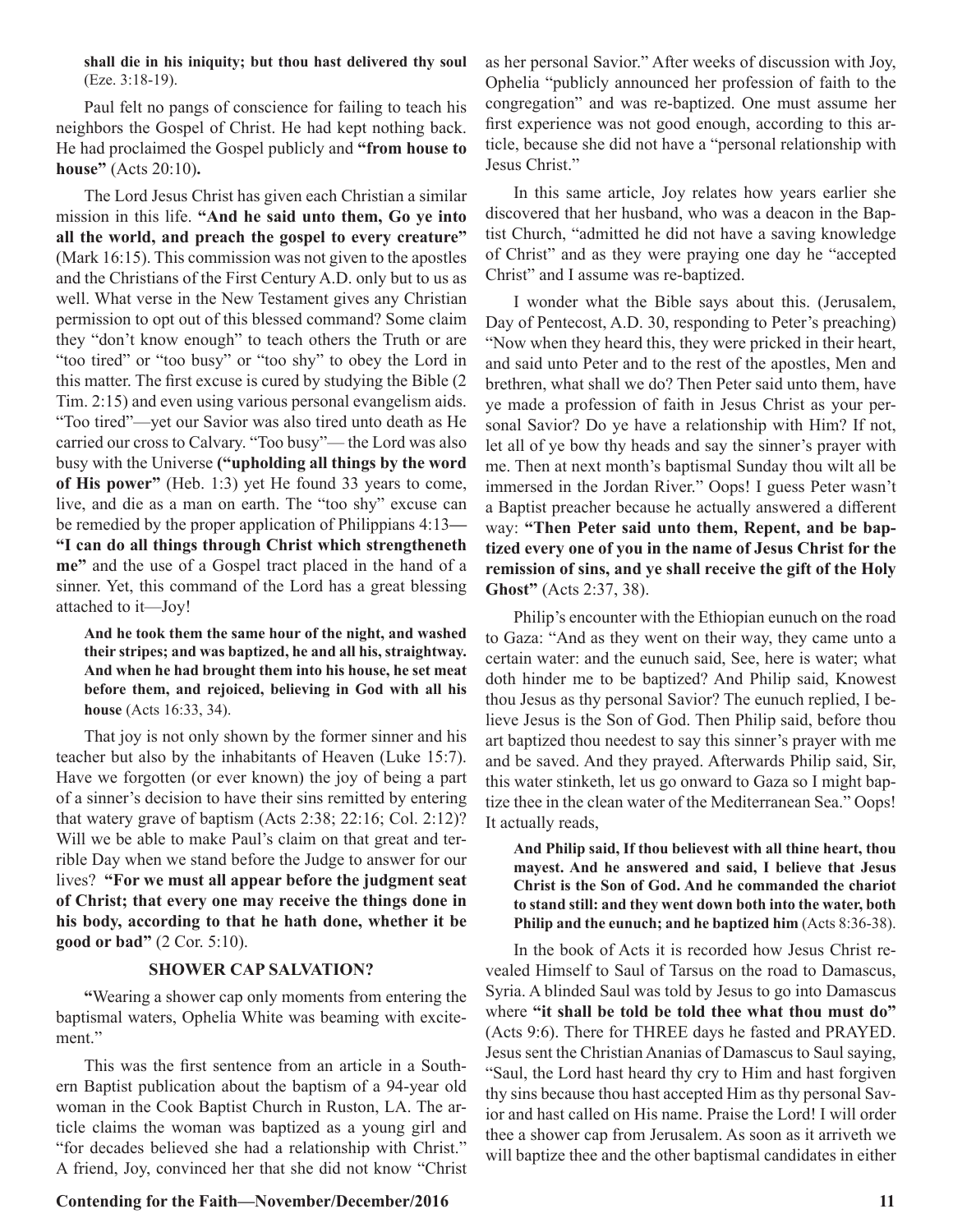the clear Abana or Pharpar Rivers, take thy choice. What size is thine head?" Sorry, that must be a Baptist rendering of the text. It should read Ananias COMMANDING Saul, **"And now why tarriest thou? Arise and be baptized, and wash away thy sins, calling on the name of the Lord"**  (Acts 22:16). And Saul was baptized for the remission of his sins "immediately" (Acts 9:18).

Please do not take my attempt at satire as a personal attack on Ms. White, her friend or any of my Baptist friends and neighbors. The simple truth is that Baptist baptism is not Bible baptism. Baptist doctrine has one saved by faith only, BEFORE baptism. But the Holy Bible teaches one is saved at the point of baptism for the remission of sins after believing, repentance of sins, and confession of Jesus Christ as God's Son (cf. Rom.10:17; Mark 16:16; Mat. 28:18-20; Acts 2:38; 22:16; 1 Peter 3:21, etc.)

Why remain in a man-made religious organization that teaches false doctrine? Are you depending upon some religious experience to save you rather than the blood of Jesus Christ? One comes into contact with that cleansing blood ONLY when they are immersed or buried into Christ's death (Rom. 6:3, 4; Col. 2:12; 1 Pet. 3:21; Heb. 9:14), not because of some "personal relationship" or the uttering of a "sinner's prayer" that cannot be found in the New Testament! And now why tarriest thou?

[http://www.bpnews.net/47813/its-never-too-late-94yearold-gains-new-life as of November 1, 2016]

#### **SOME COMMON QUESTIONS ANSWERED ABOUT THE SABBATH**

#### **1. Didn't Jesus worship God on the Sabbath while on this earth?**

Yes, but Jesus also lived and worshipped under the Law of Moses which has been done away with.

**And you, being dead in your sins and the uncircumcision of your flesh, hath he quickened together with him, hav-**

## **FREE CD AVAILABLE**

*Contending for the Faith* is making available a CD-ROM free of charge. *Why is this CD important? ANSWER*: It contains an abundance of evidentiary information pertaining to Dave Miller's doctrine and practice concerning the re-evaluation/ reaffirmation of elders, MDR, and other relevant and important materials and documents directly or indirectly relating to the Brown Trail Church of Christ, Apologetics Press, Gospel Broadcasting Network, MSOP, and more.

To receive your free CD or make a financial contribution toward this important CD's distribution you can reach us at **Contending for the Faith, P. O. Box 2357, Spring, TX 77383-2357**, or request the CD by emailing us at dpbcftf $@g$ gmail.com.

**ing forgiven you all trespasses; Blotting out the handwriting of ordinances that was against us, which was contrary to us, and took it out of the way, NAILING IT TO HIS CROSS** (Col. 2:13, 14—emphasis mine, RLR).

**"Having ABOLISHED in his flesh the enmity, even THE LAW OF COMMANDMENTS contained in ordinances; for to make in himself of twain one new man, so making peace"** (Eph. 2:15—Emphasis mine, RLR).

**2. Didn't the Apostle Paul often teach and preach on the Sabbath in synagogues?**

Yes, he used every opportunity to proclaim the Gospel. Yet he preached and taught on other days of the week as well. His mission was to both Jew and Gentile.

**And upon THE FIRST DAY OF THE WEEK, when the disciples came together to break bread, Paul preached unto them, ready to depart on the morrow; and continued his speech until midnight** (Acts 20:7—Emphasis mine, RLR).

**3. Didn't Jesus actually rise from the dead on Saturday rather than Sunday, being crucified on Thursday?**

Jesus was placed in the tomb late Friday afternoon and arose early Sunday morning. To the ancient Jews any part of a day was counted as a whole day (cf. Esther 4:15-17; 5:1).

Jesus' body was laid in Joseph's tomb right before the Sabbath began Friday evening.

**And now when the even was come, because it was the preparation, that is, THE DAY BEFORE THE SAB-BATH, Joseph of Arimathaea, an honourable counsellor, which also waited for the kingdom of God, came, and went in boldly unto Pilate, and craved the body of Jesus. And Pilate marvelled if he were already dead: and calling unto him the centurion, he asked him whether he had been any while dead. And when he knew it of the centurion, he gave the body to Joseph** (Mark 15:42-45—Emphasis mine, RLR).

He arose Sunday morning at dawn.

**And WHEN THE SABBATH WAS PAST, Mary Magdalene, and Mary the mother of James, and Salome, had** 

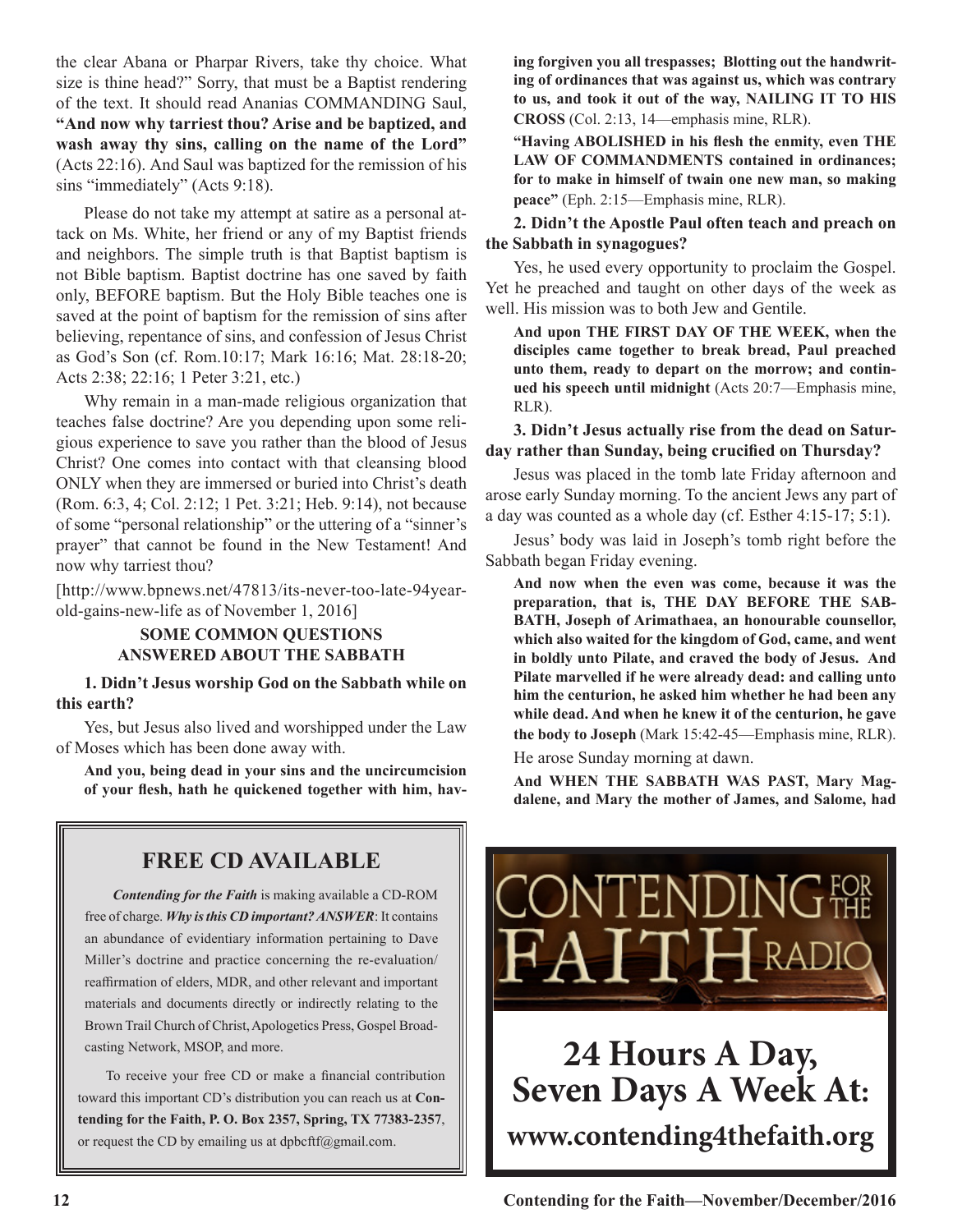**bought sweet spices, that they might come and anoint him. And very early in the morning THE FIRST DAY OF THE WEEK, they came unto the sepulchre at the rising of the sun** (Mark 16:1, 2—Emphasis mine—RLR).

**4. Doesn't Hebrews 4:9 teach that one must keep the Sabbath?**

**"There remaineth therefore a rest to the people of God"** (Heb. 4:9). The context of this verse shows that it refers to the Christian's Heavenly reward. **"For we which have believed do enter into rest, as he said, As I have sworn in my wrath, if they shall enter into my rest: although the works were finished from the foundation of the world"** (Heb. 4:3). That **"rest"** is not on Saturday, but is an eternal rest in Heaven.

Christians must follow the inspired New Testament example of worshipping God on the first day of week— Sunday. **"And upon THE FIRST DAY OF THE WEEK, when the disciples came together to break bread, Paul preached unto them, ready to depart on the morrow; and continued his speech until midnight"** (Acts 20:7).

#### **THE POWER TO BECOME**

**But as many as received him, to them gave he power to become the sons of God, even to them that believe on his name: Which were born, not of blood, nor of the will of the flesh, nor of the will of man, but of God** (John 6:12, 13).

I am thankful to God to be a simple, New Testament Christian—free from the bondage to sin; free from the tentacles of false doctrine; free from denominational trappings; free from Biblically unauthorized worship—in other words, free to do God's will.

**But God be thanked, that ye were the servants of sin,** 

#### **but ye have obeyed from the heart that form of doctrine which was delivered you. Being then made free from sin, ye became the servants of righteousness** (Rom. 6:17, 18).

I am not a Christian through my own meritorious works, but through the love and grace of God and His only begotten Son (John 3:16; Titus 2:11,12). Yet I also obeyed God's Plan of Salvation for humanity—the Gospel of Jesus Christ (Rom.1:16,17). The Gospel or "good news" is simple, forthright, and determined. Plain-vanilla Gospel preaching saved my 12-year old soul from Hell. As the Apostle Paul explained to the Corinthians,

**And my speech and my preaching was not with enticing words of man's wisdom, but in demonstration of the Spirit and of power: That your faith should not stand in the wisdom of men, but in the power of God** (1 Cor. 2:4, 5).

It is the wonder of the ages that God allows us to partake of the atoning sacrifice of Christ and be saved from our sins. I came into contact with the blood of Christ when I became a Christian (Acts 22:16; Rom. 6:4).

**But God commendeth his love toward us, in that, while we were yet sinners, Christ died for us. Much more then, being now justified by his blood, we shall be saved from wrath through him** (Rom. 5:8, 9).

However, obeying the Gospel also opens up a door to our true potential as children of God. As Christians we are part of something greater than ourselves—the Kingdom of Christ. New Testament Christianity helps make us what God intended for humanity to be: spiritually, socially, intellectually, emotionally, and physically. **"And Jesus increased in wisdom and stature, and in favour with God and man"**  (Luke 2:52).

## **The Scripture cache — New Website!**



Exposition, Exegesis, and Commentary on a variety of Bible Topics and Passages

 Over the past half-century-plus I have had the opportunity to write hundreds of articles and manuscripts. My late beloved wife, Lavonne, and our son, Andy, have written a considerable body of material as well. These documents treating various Bible and Bible-related subjects total several thousand pages.





**Dub McClish Lavonne McClish Andy McClish**



 At the urging of others we are making these materials more widely available than possible by printed media. Through our Website, these are accessible at no charge to Bible students everywhere. If the things we have written help even one person to a better understanding of the Sacred Text and to a closer relationship with its Divine Author, we will feel amply rewarded. Please visit thescripturecache soon. —Dub McClish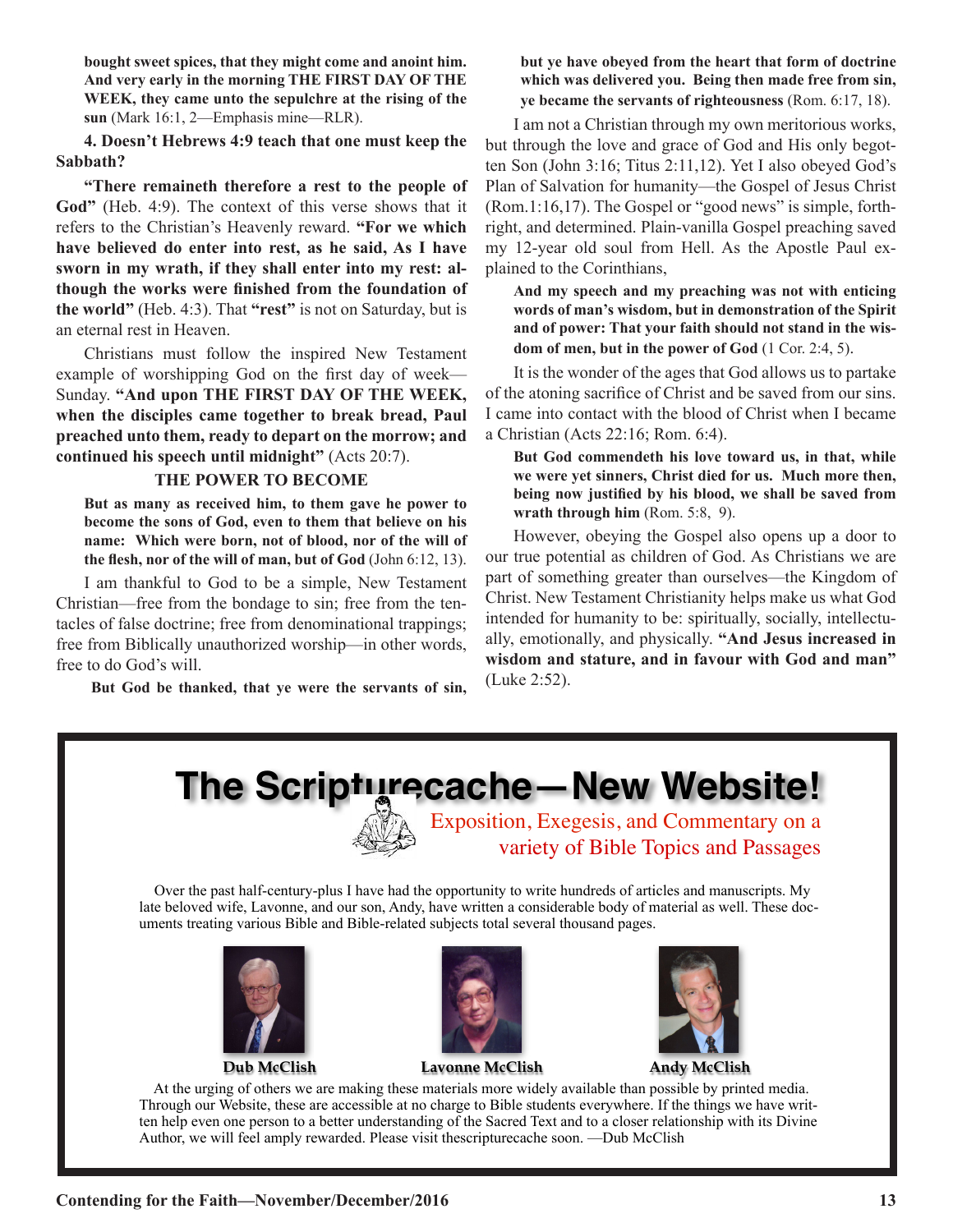**That we henceforth be no more children, tossed to and fro, and carried about with every wind of doctrine, by the sleight of men, and cunning craftiness, whereby they lie in wait to deceive; But speaking the truth in love, may grow up into him in all things, which is the head, even Christ** (Eph. 4:14, 15)**.**

The phrase **"power to become"** (John 1:12) involves the liberty to either obey the Gospel one has heard and believed or disobey. The language used says one gains the "power" or liberty of action to become a son of God when they believe and obey. For example, a medical school student may say, "I am studying TO BECOME a doctor." He or she has not become a doctor yet, something must be done that only they can do. Likewise after hearing the Gospel (Rom. 10:17), the believer in Jesus Christ has the power or freedom of choice to proceed with their obedience to the Gospel (God's Plan of Salvation). The Gospel includes not only belief in Jesus, but repentance of sins (Acts 17:30), confession of Christ as God's Son (Rom. 10:9, 10), and baptism for the remission of their sins (Mark 16:16; Acts 2:38). If they DO this, they are

saved from their sins and are **"born again"** (John 3:3, 5). If they fail to act in obedient faith, they are not a New Testament Christian or **"sons of God"** (John 1:12) no matter how loudly they profess that they are.

**Not every one that saith unto me, Lord, Lord, shall enter into the kingdom of heaven; but he that doeth the will of my Father which is in heaven. Many will say to me in that day, Lord, Lord, have we not prophesied in thy name? and in thy name have cast out devils? and in thy name done many wonderful works? And then will I profess unto them, I never knew you: depart from me, ye that work iniquity** (Mat. 7:21-23).

Are you a New Testament Christian? Have you obeyed the Gospel of Jesus Christ or are you merely paying lip service to it?

> **—2530 Moore Court Columbia, TN 38401**

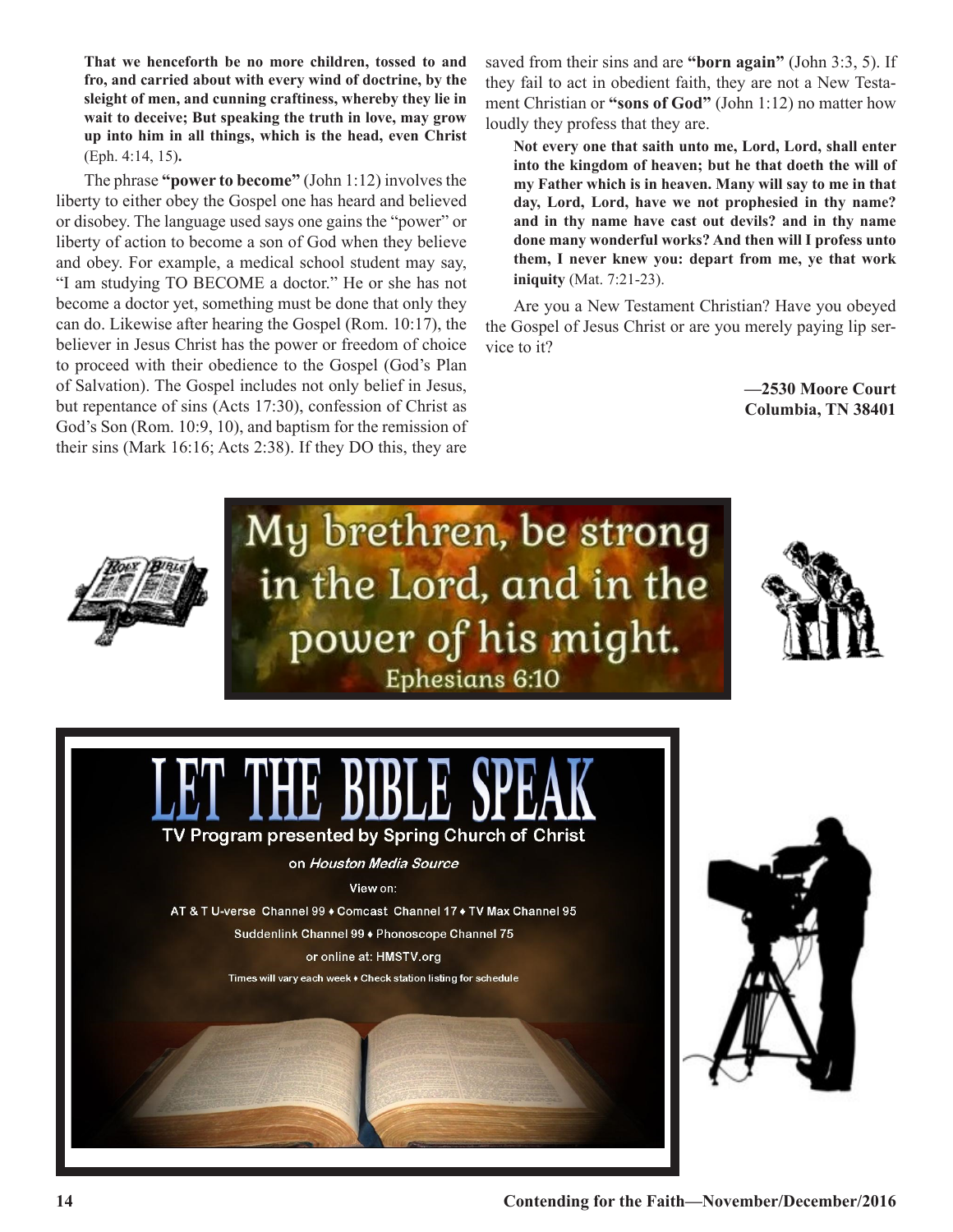## **Second Debate on the Subject of:**

# *REALIZED ESCHATOLOGY*

## **April 20-23, 2017**

**Bellview Church of Christ, 4850 Saufley Field Road, Pensacola, Florida 32526**

The propositions to be debated are:

**Howard Daniel Denham** will affirm: *The Scriptures teach that the general resurrection of the dead is yet future and is a bodily resurrection.*

**Holger Neubauer** will affirm: *The Scriptures teach that the general resurrection is a bodily resurrection and is not still future.*

gfgfgfgfgfgfgfgfgfgfgfgfgfgfgfgfgfgfgfgfgfg

## **TARBET BOOKS FOR SALE**

*TARBET-BILLINGSLY DEBATE***:** Concerning Matthew–John and their relationship to Marriage, Divorce, Remarriage, and Adultery—**\$12.00** *VISIONS OF TWO JERUSALEMS:* Commentary on the book of Revelation**—\$12.00**  *JESUS, THE ONLY BEGOTTEN SON:* Deals with Greek *monogenes—***\$10.00**  *THE "T" TRAIL:* Geneology of "Tarbets" written in 1985 —**\$5.00**

**Checks or Money orders only. Postage & Handling Included. NO "PayPal"**

**FREE BOOKS by Don Tarbet & Anne Bell** *WITH THIS RING —***Free** *RAVENING WOLVES & A ROARING LION—***Free** *BOUNDARIES—SAFE & SECURE—***Free** 

**ORDER FROM: DON TARBET 215 W. Sears St. Denison,Texas** 

**We pay postage & handling on these Free books—A mission effort.**